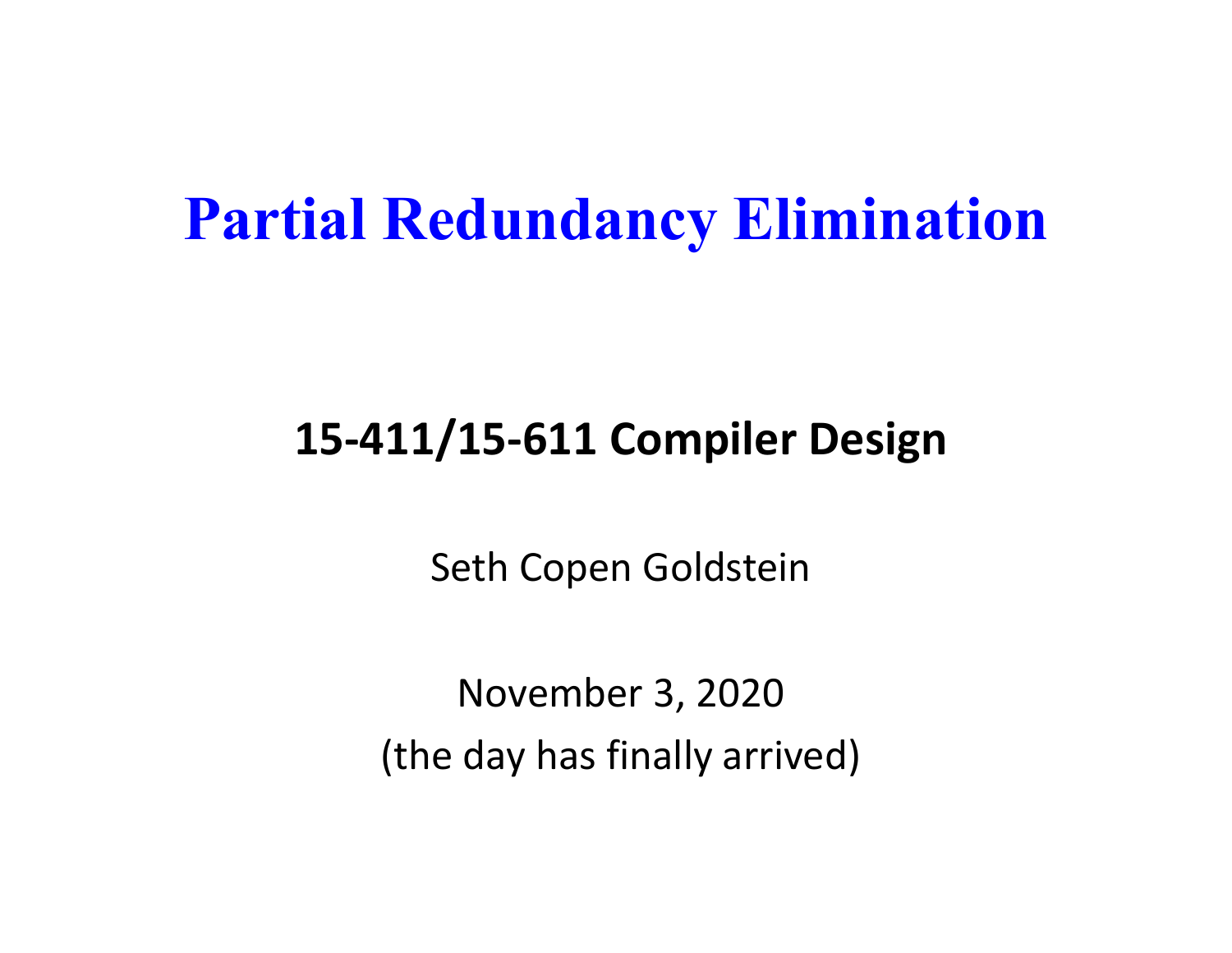#### **Common Subexpression Elimination**

- •Find computations that are always performed at least twice on an execution path and eliminate all but the first
- •Usually limited to algebraic expressions –put in some cannonical form
- Almost always improves performance
	- except when?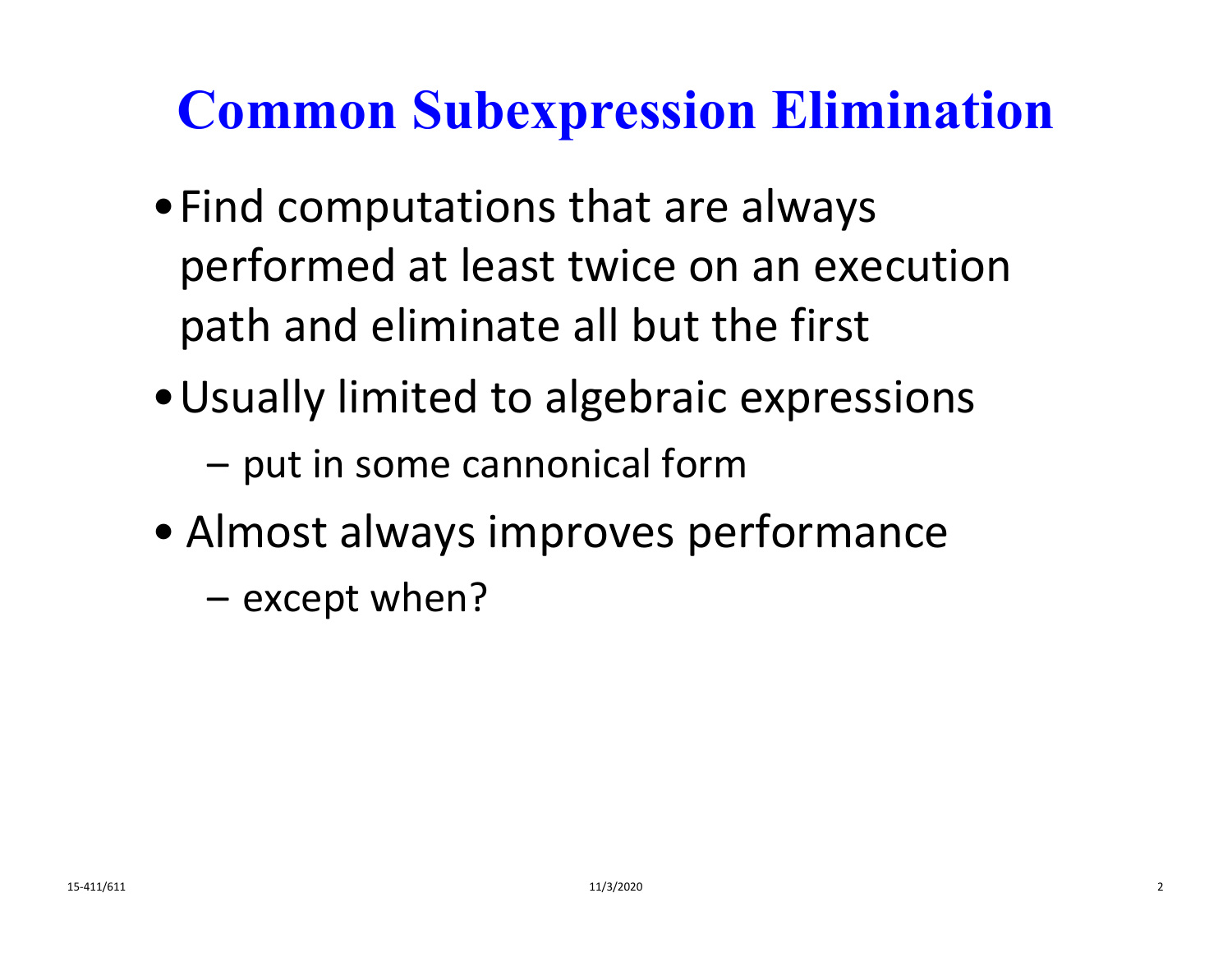# **CSE Limitation**

- •Searches for "totally" redundant expressions
	- An expression is totally redundant if it is recomputed along all paths leading to the redundant expression
	- An expression is partially redundant if it is recomputed along some but not all paths

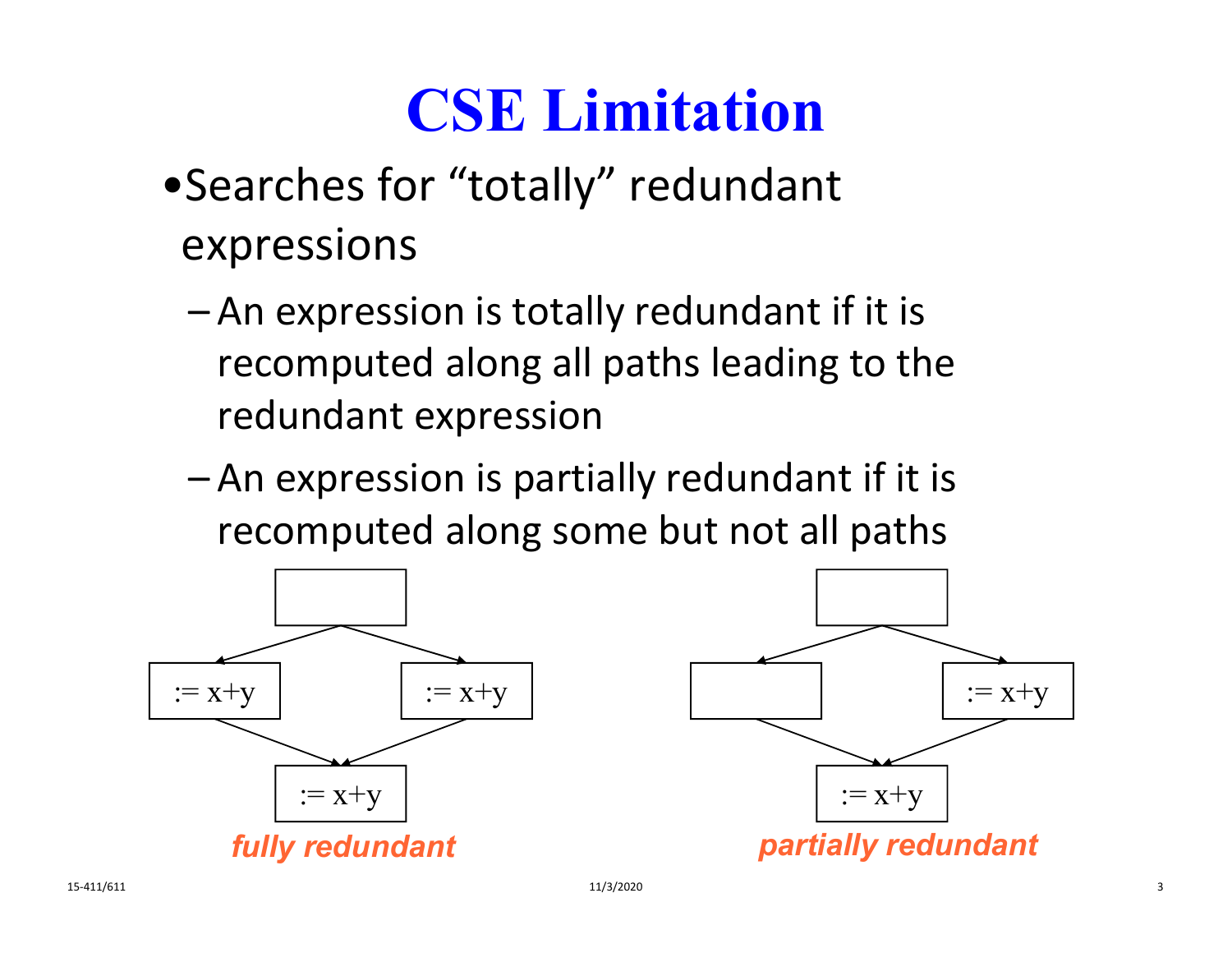# **Loop-Invariant Code Motion**

- •Moves computations that produce the same value on every iteration of <sup>a</sup> loop outside of the loop
- •When is <sup>a</sup> statement loop invariant?
	- when all its operands are loop invariant...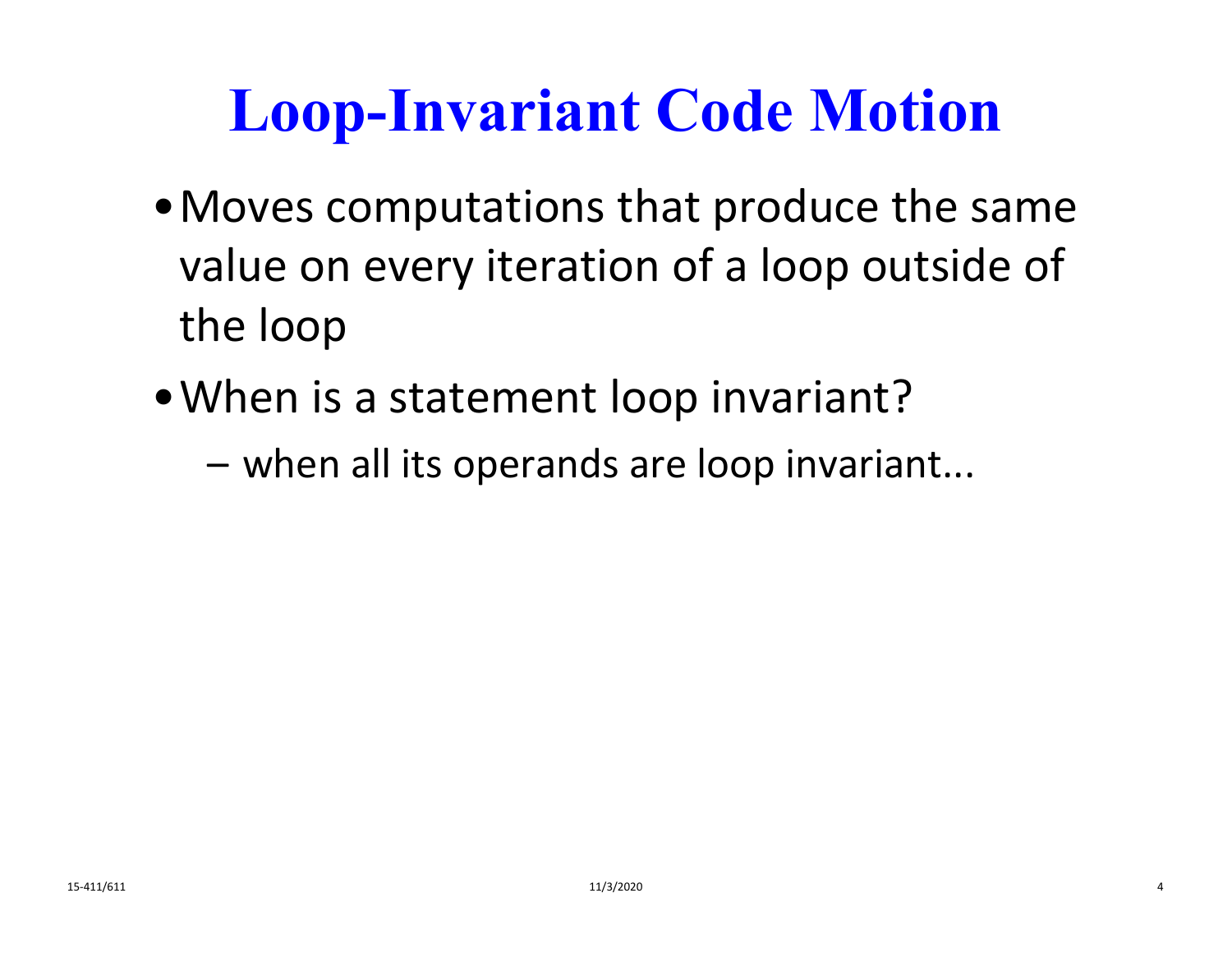# **Loop Invariance**

- •An operand is loop‐invariant if
	- 1.it is a constant,
	- 2.all defs (use ud‐chain) are located outside the loop, or
	- 3.has a single def (ud‐chain again) which is inside the loop and that def is itself loop invariant
- •Can use iterative algorithm to compute loop invariant statements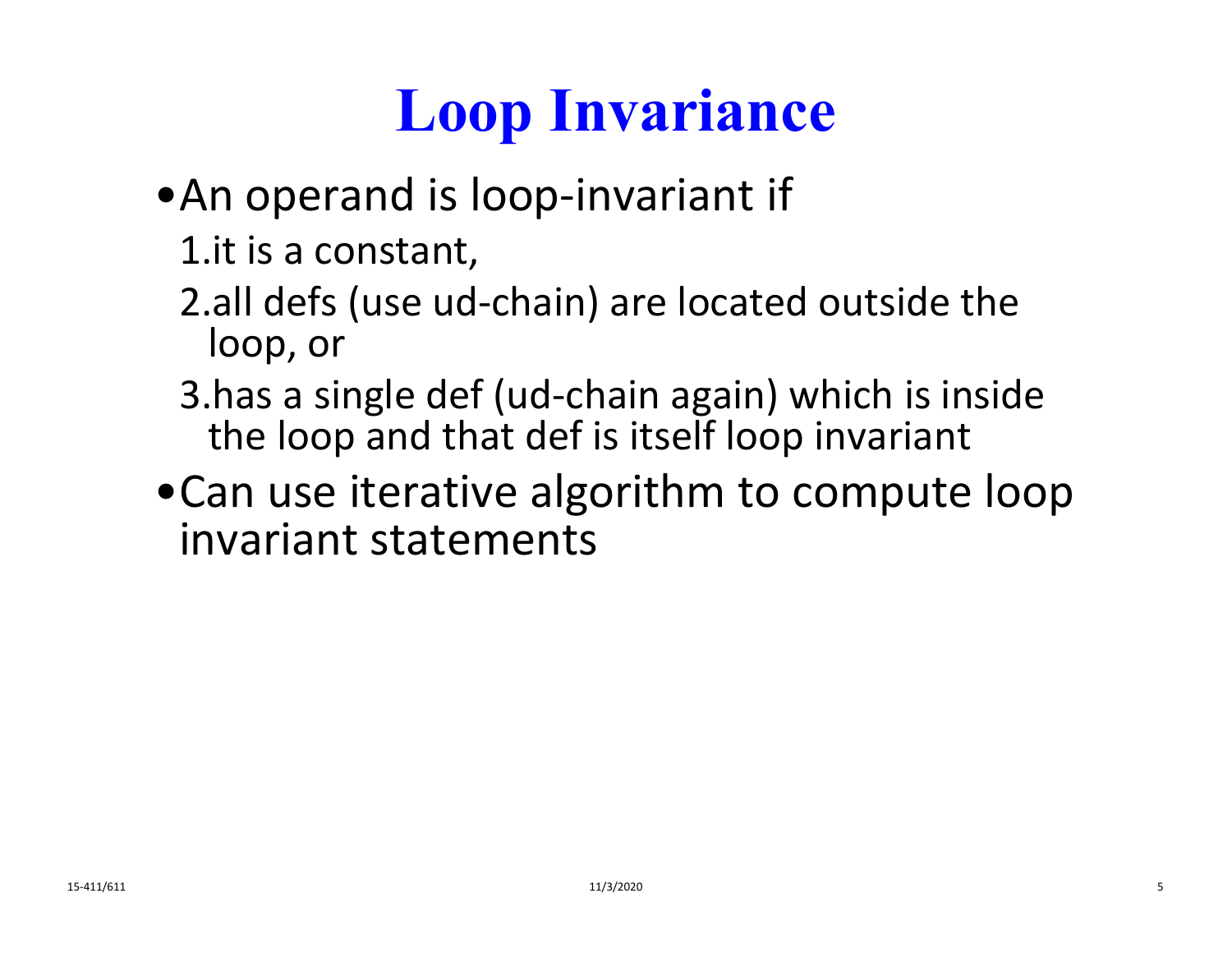# **Loop Invariant Code Motion**

- •Naïve approach: move all loop‐invariant statements to the preheader
- •Not always valid for statements which define variables
- •If statement s defines *<sup>v</sup>*, can only move <sup>s</sup> if
	- s dominates **all** uses of *<sup>v</sup>* in the loop
	- s dominates all loop exits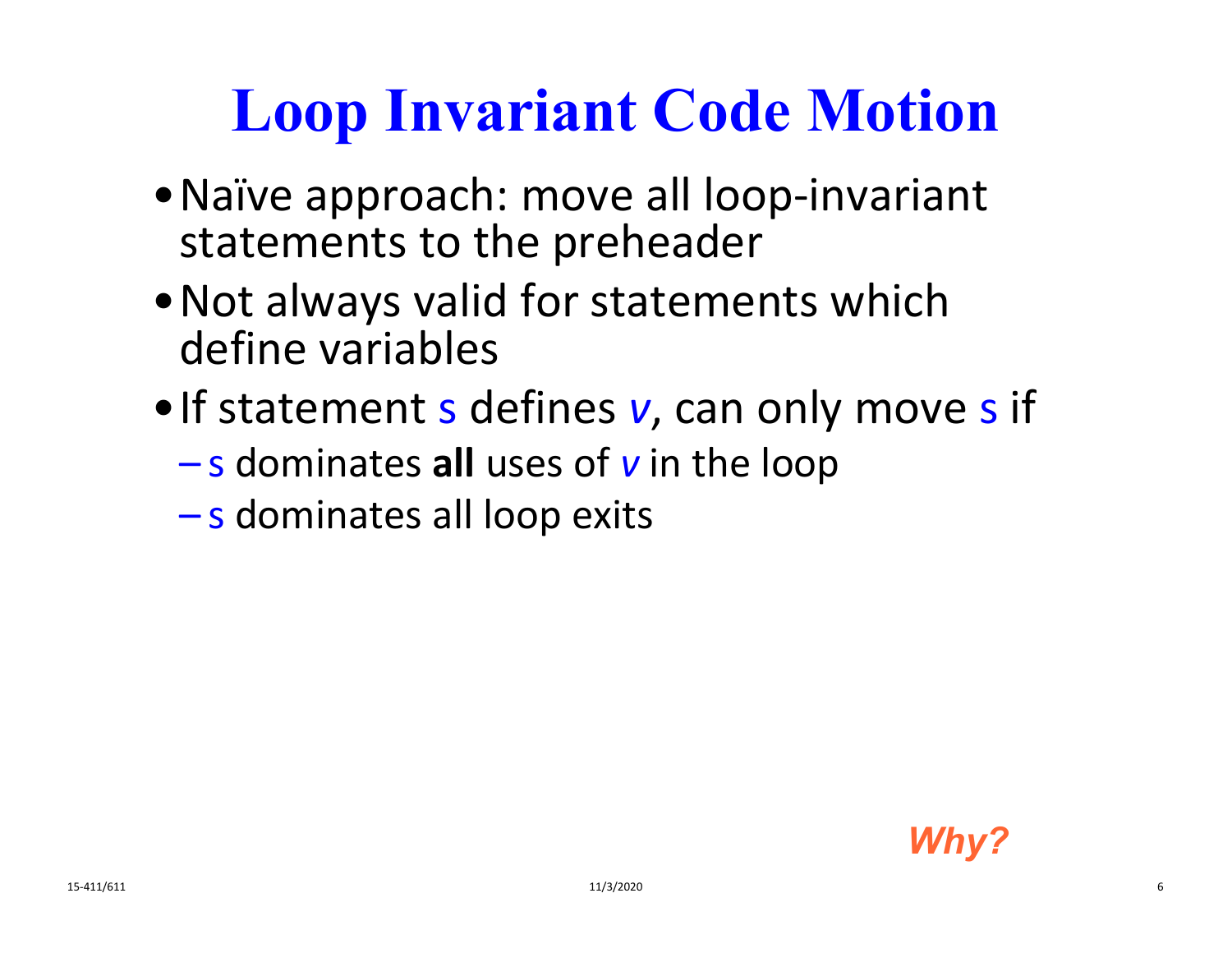## **Loop Invariant Code Motion**

•Loop invariant expressions are <sup>a</sup> form of partially redundant expressions. Why?



**\***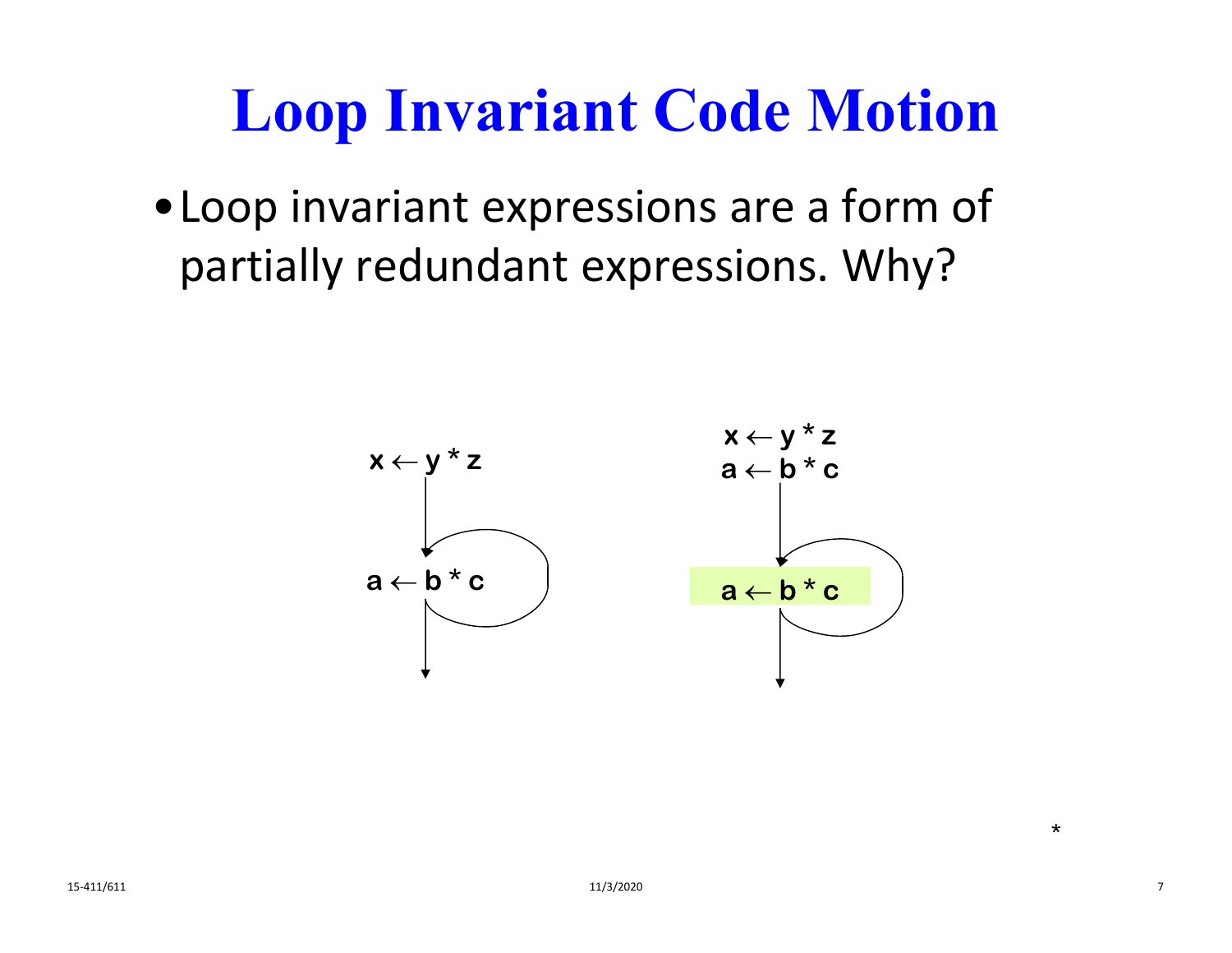## **Partial Redundancy Elimination**

- •Moves computations that are at least partially redundant to their optimal computation points and eliminates totally redundant ones
- •Encompasses CSE and loop‐invariant code motion

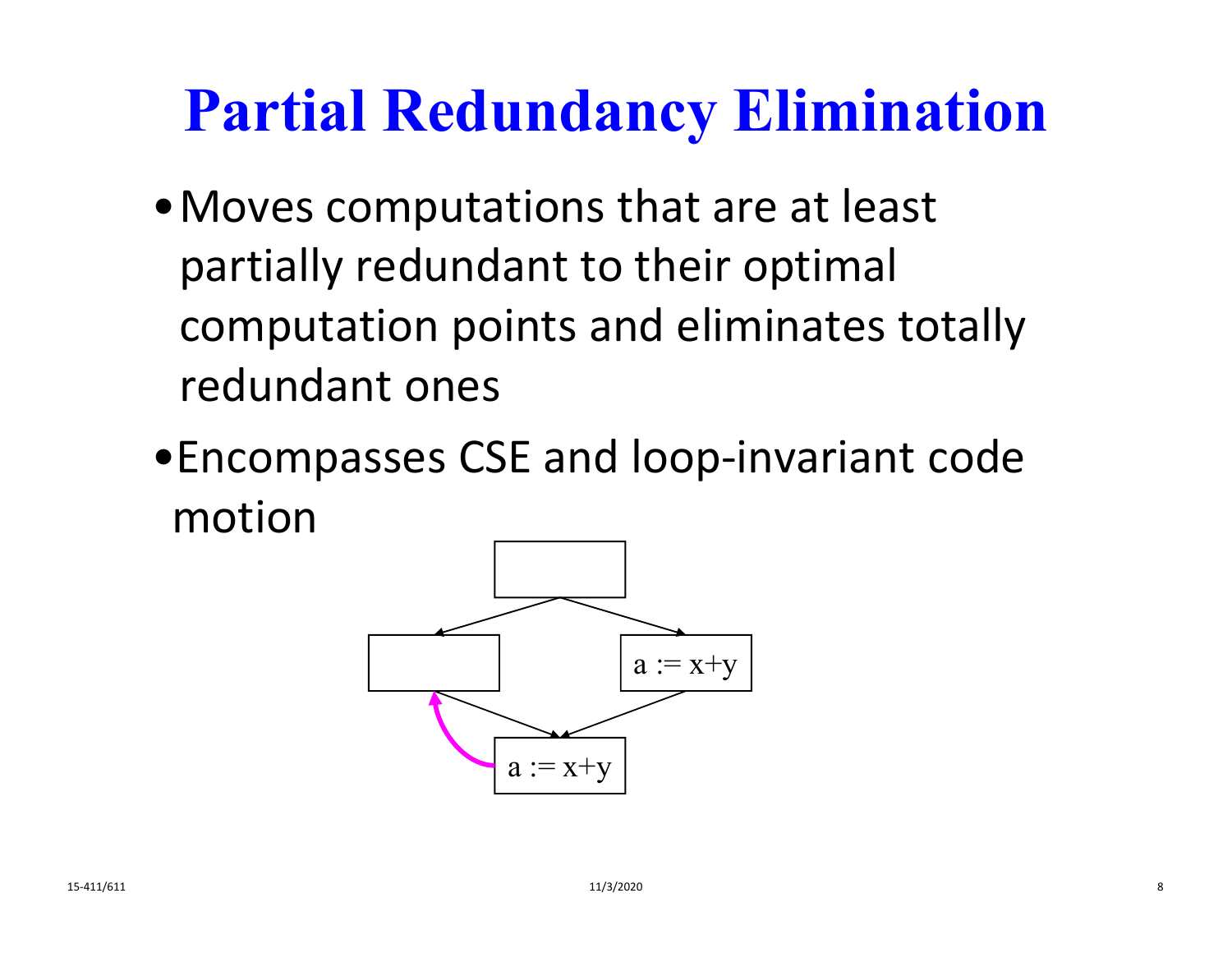# **Optimal Computation Point**

#### •Optimal?

- Result used and never recalculated
- –Expression placed late as possible *Why?*

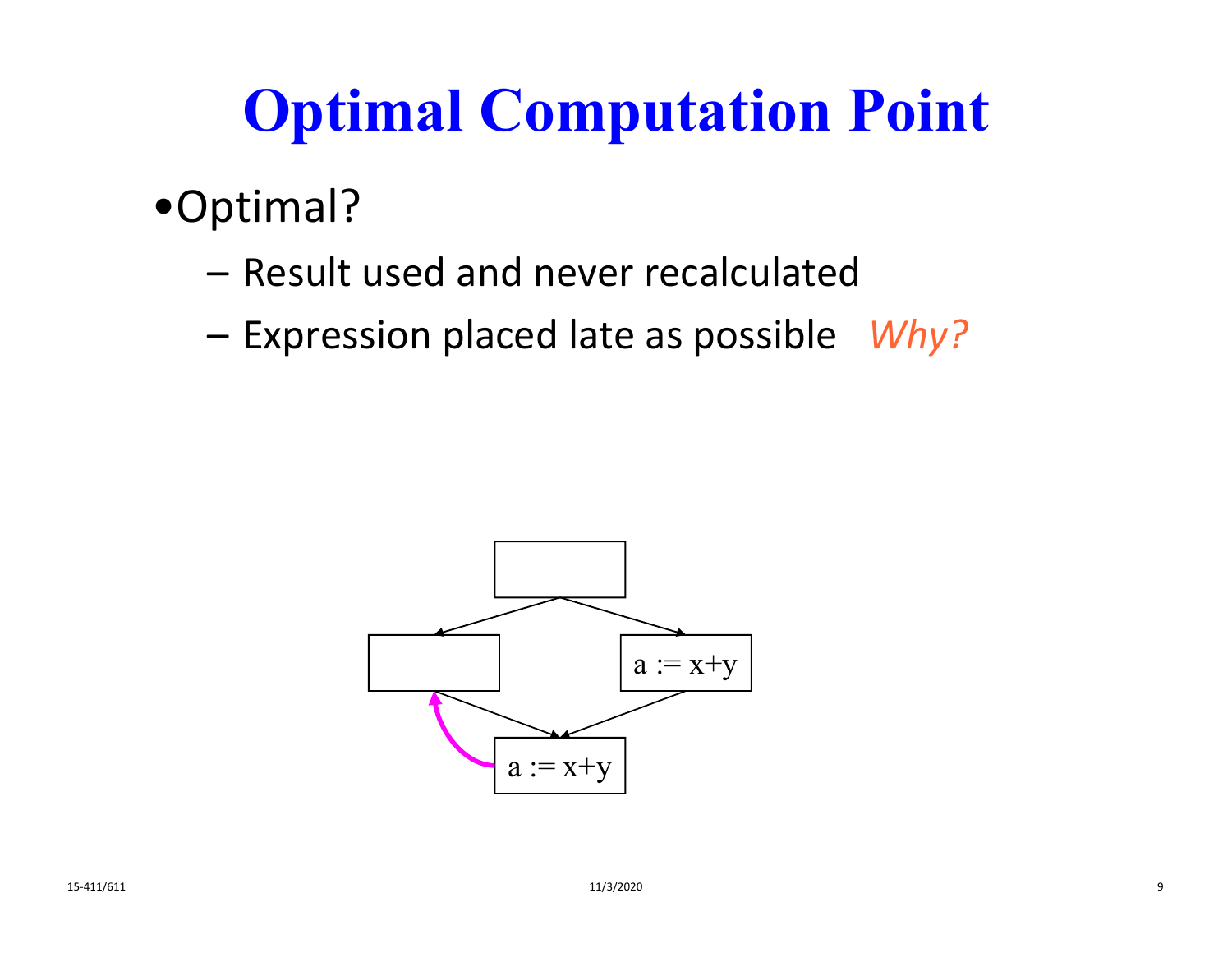

*What expression is partially redundant?*

*What are the optimal computation points?*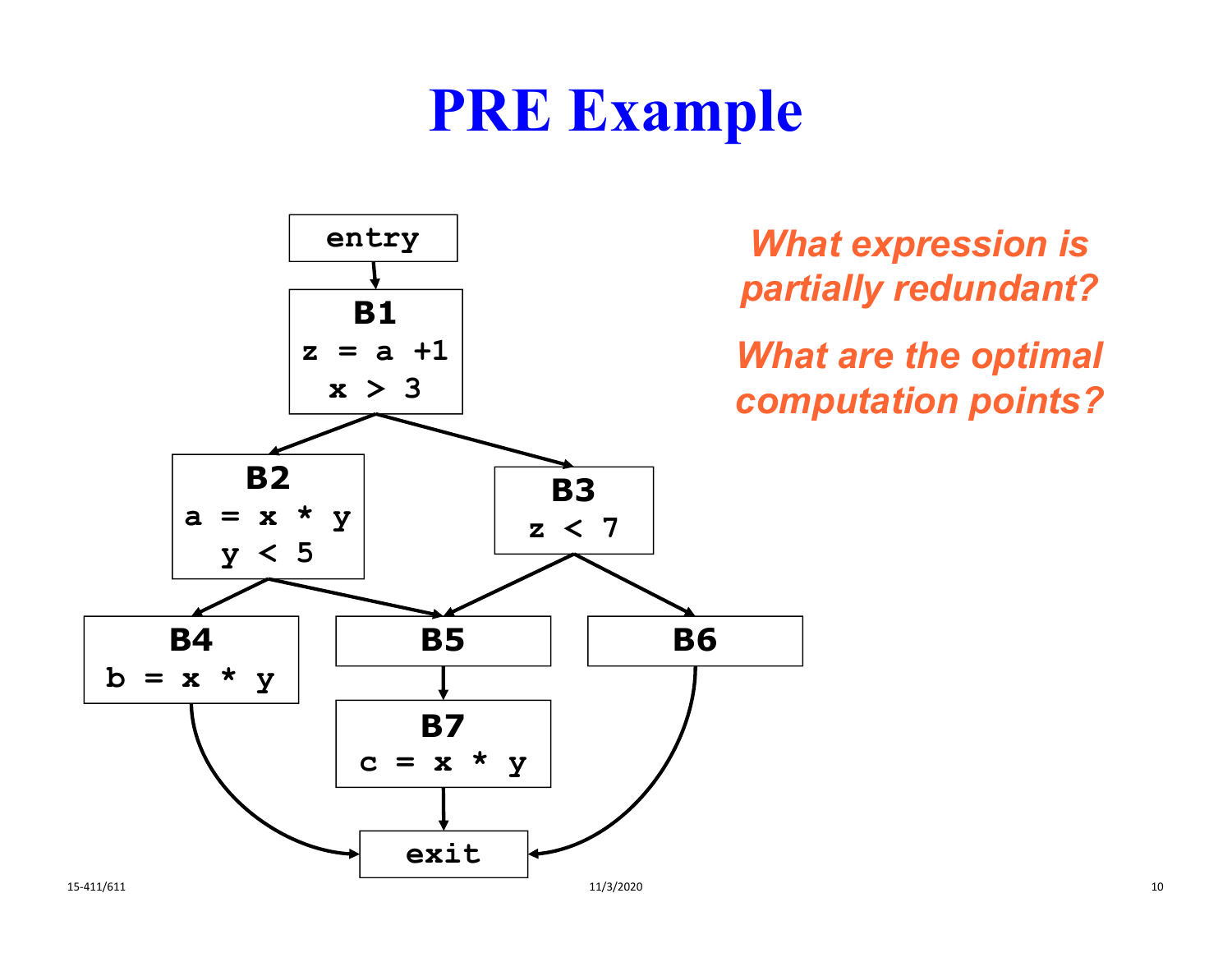

*What expression is partially redundant?*

*What are the optimal computation points?*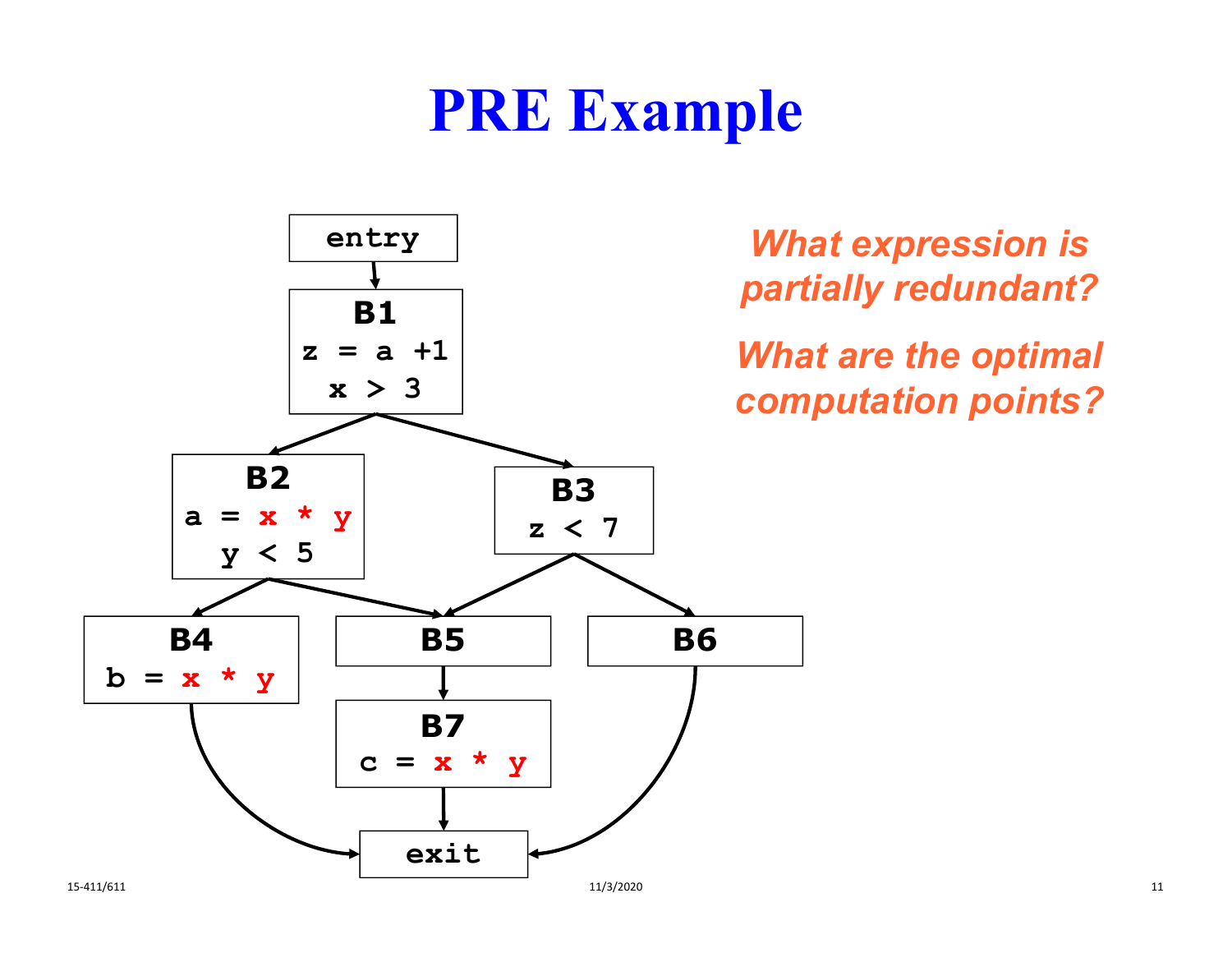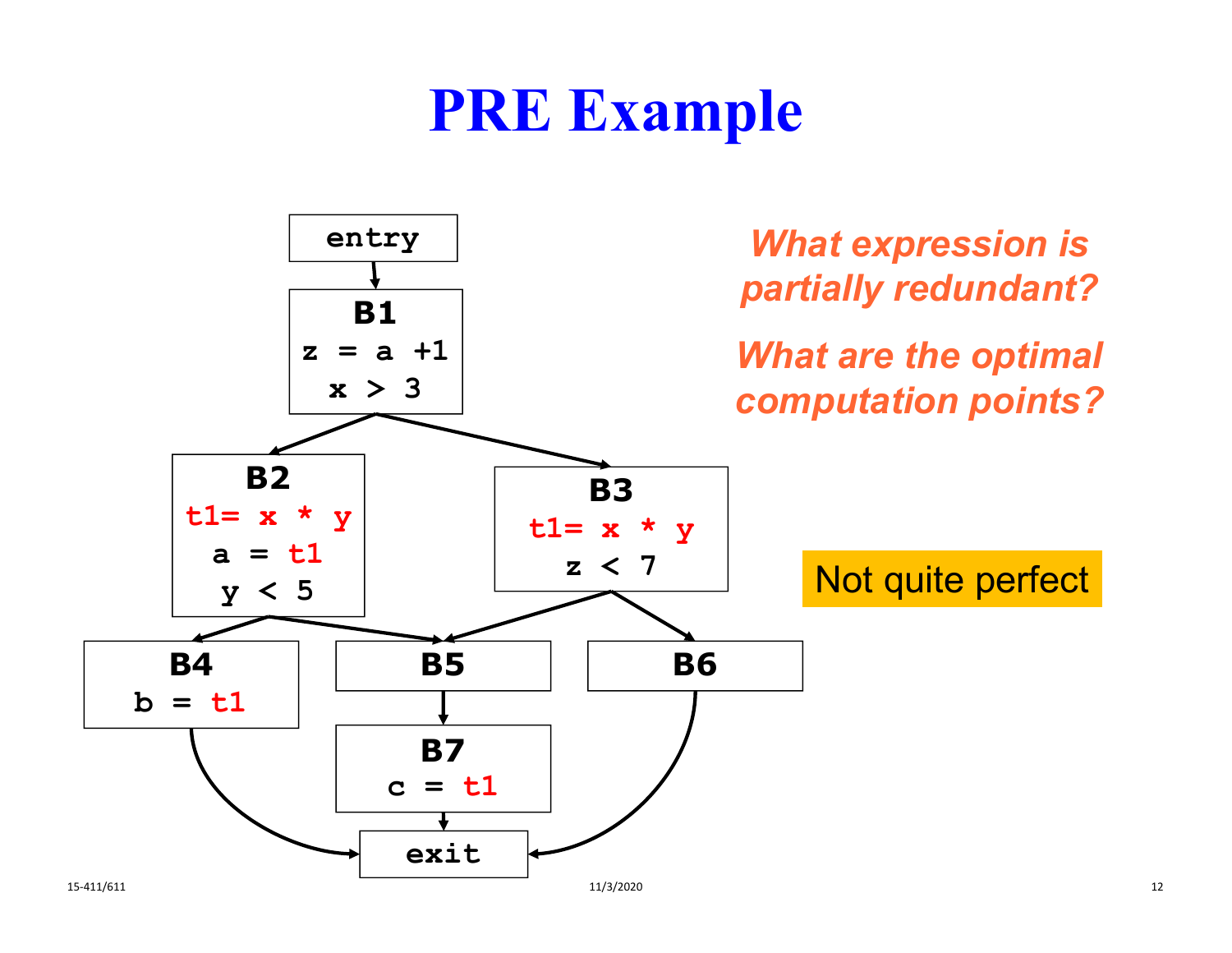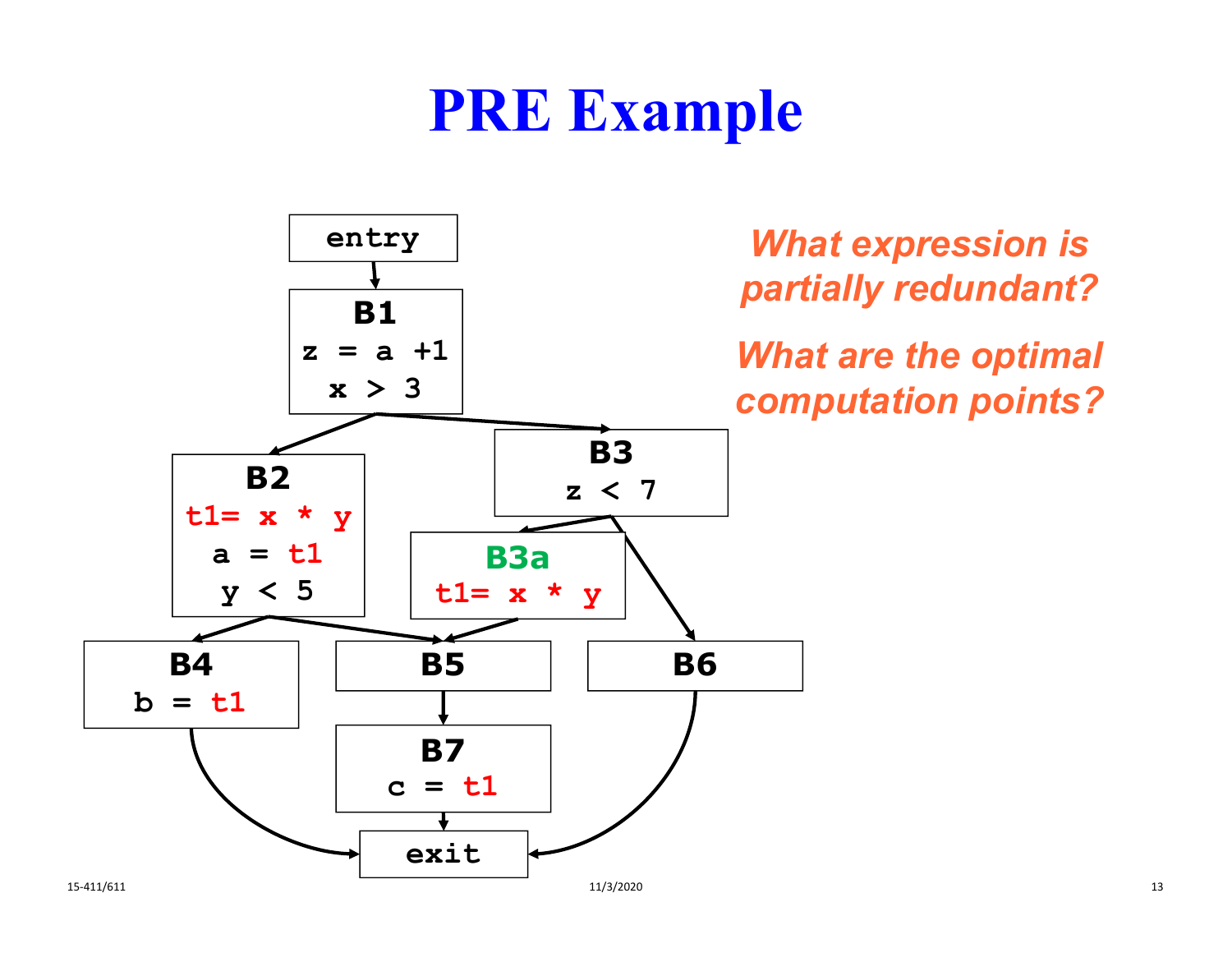# **Critical Edge Splitting**

- •In order for PRE to work well, we must split critical edges
- •A *critical edge* is an edge that connects a block with multiple successors to a block with multiple predecessors

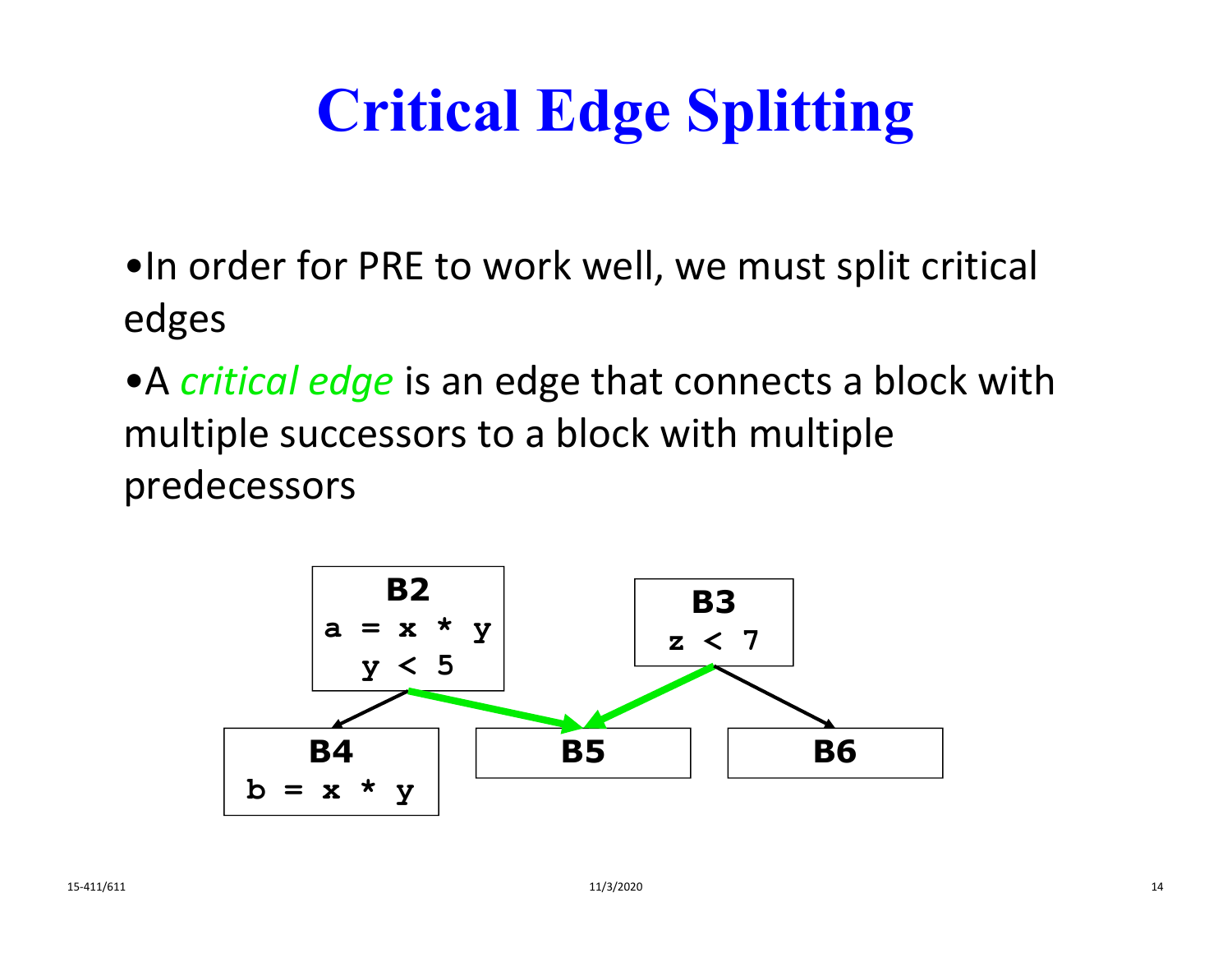# **Critical Edge Splitting**

- •In order for PRE to work well, we must split critical edges
- •A *critical edge* is an edge that connects a block with multiple successors to a block with multiple predecessors

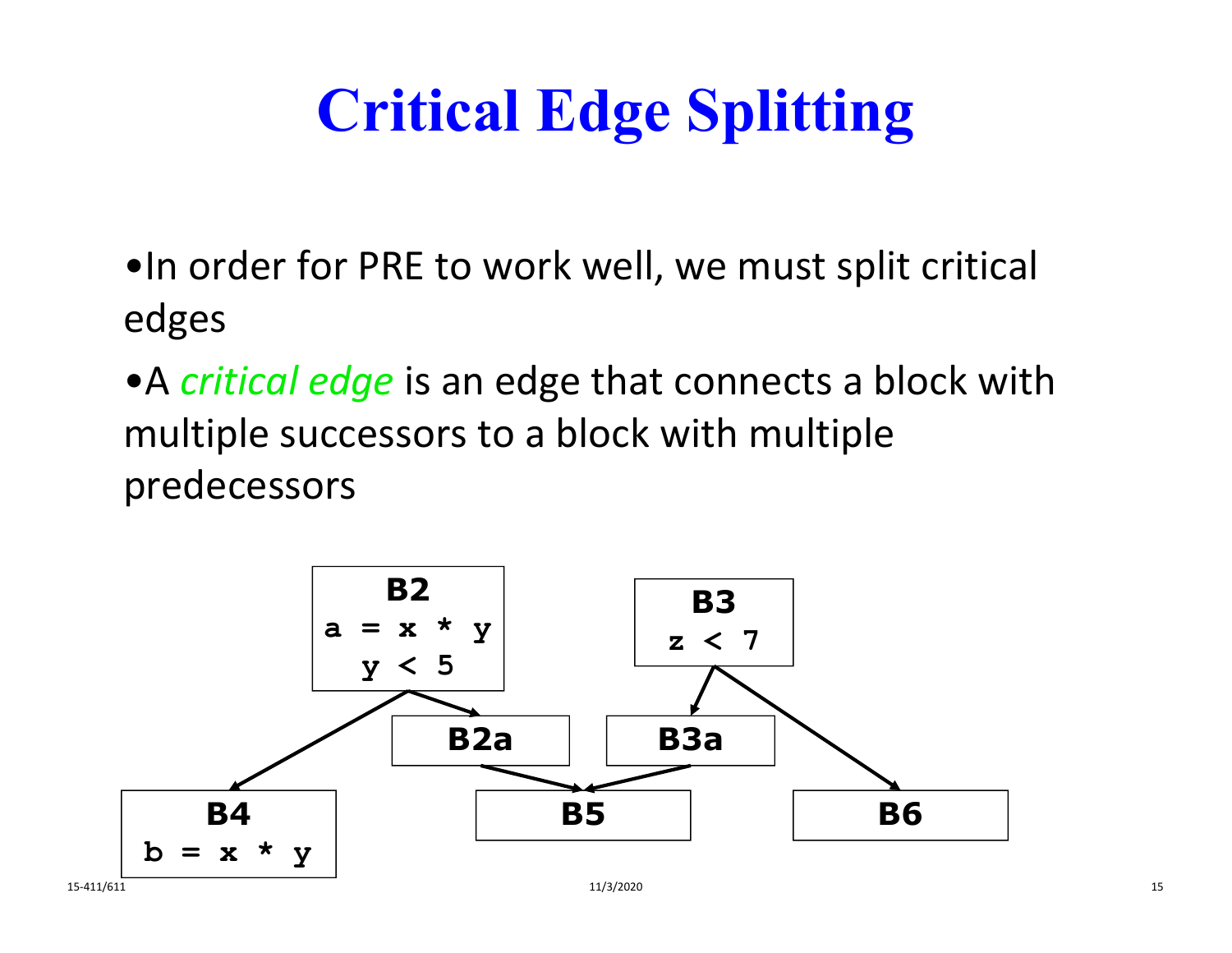# **PRE History**

•PRE was first formulated as <sup>a</sup> *bidirectional* data flow analysis by Morel and Renvoise in 1979

•Knoop, Rüthing, and Steffen came up with <sup>a</sup> way to do it using several unidirectional analysis in 1992 (called their approach *lazy code motion*)

- this is a much simpler method
- but it is still very complicated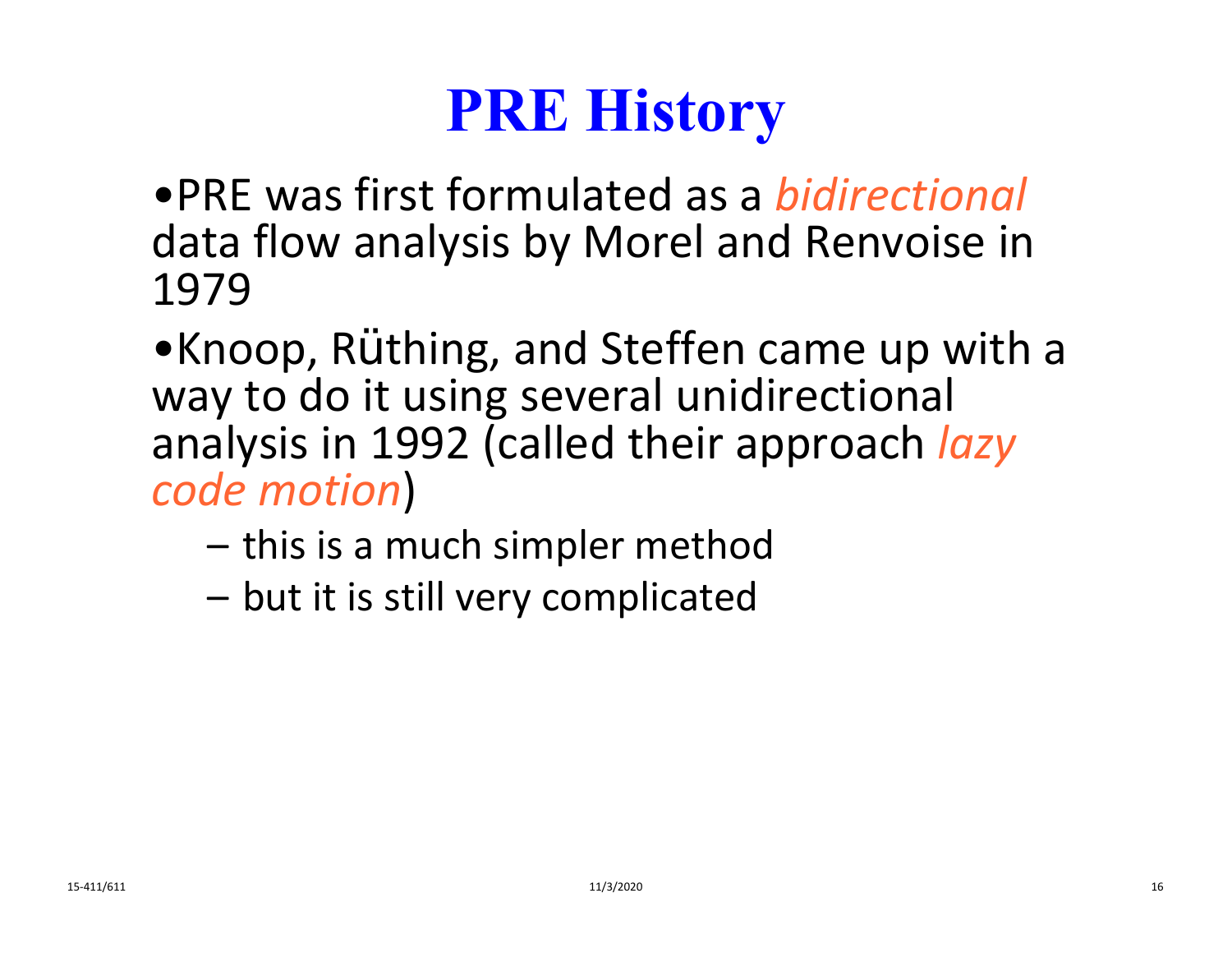# **The 60K Plan**

• **Find Earliest but useful**

Determine for each expression the earliest place(s) it can be computed while still guaranteeing that it will be used

#### • **Find latest but needed**

Postpone the expression as long as possible without introducing redundancy

• Trading size for speed An expression may be computed in many places, but never if already computed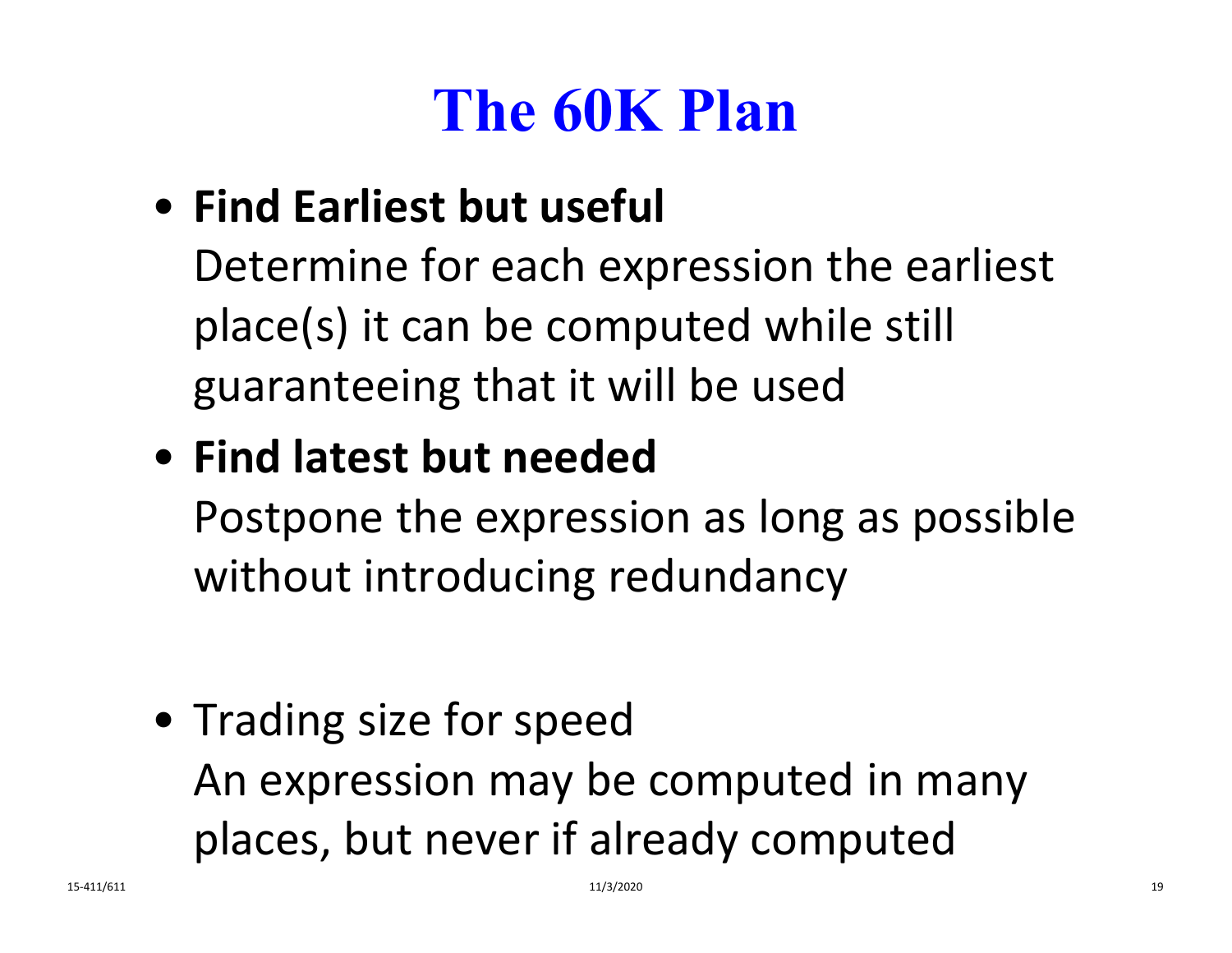# **General Approach to analysis**

- Computationally Optimal Placement
	- Anticipatable computing exp is useful along any path to exit
	- Earliest p is the earliest point to compute exp
	- Compute exp Ant  $\cap$  Earliest
	- Increases register Pressure
- Lazy Code Motion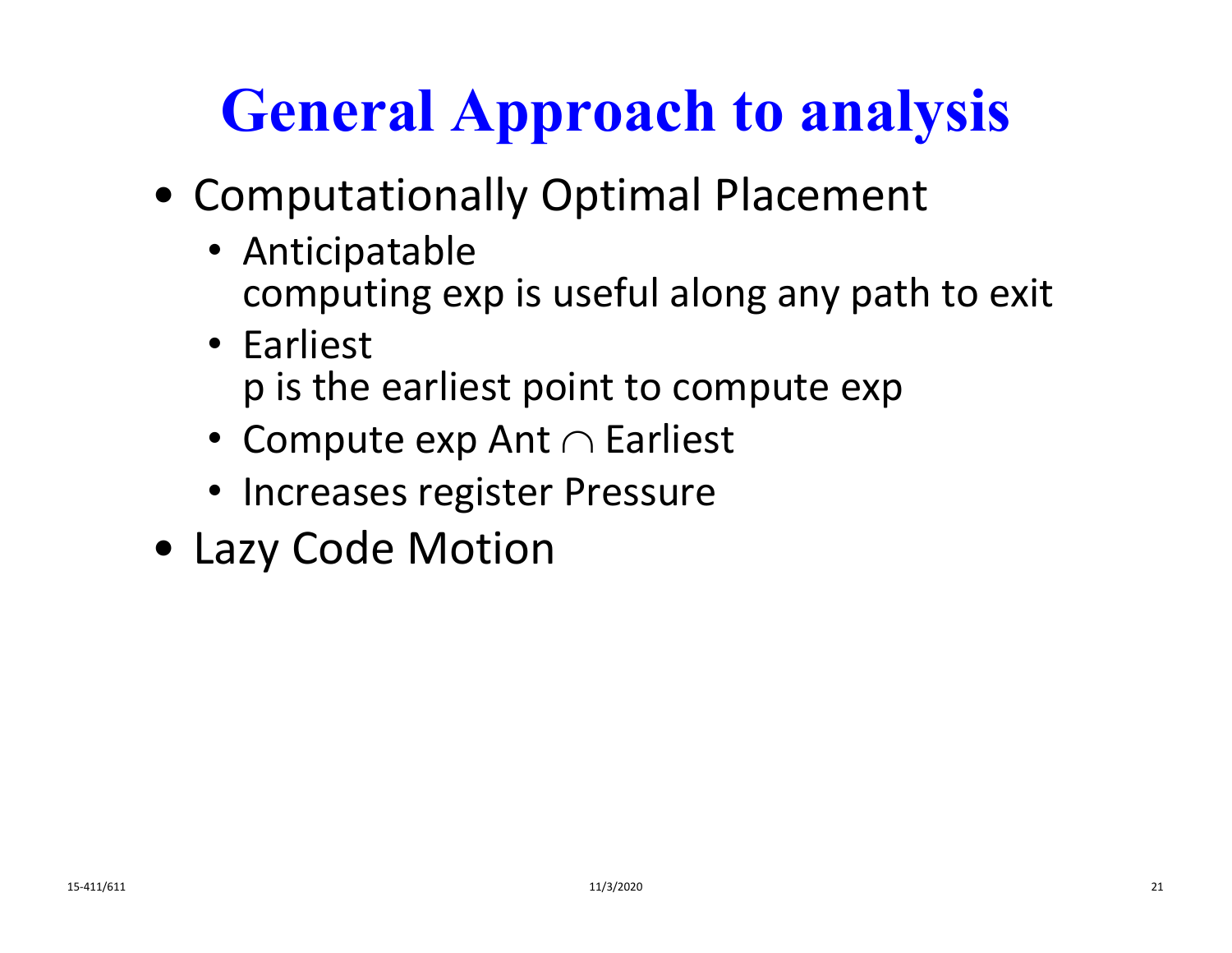# **General Approach to analysis**

- Computationally Optimal Placement
- Lazy Code Motion
	- Latest Cannot move exp past p on any path
	- Isolatedall uses of exp follow immediately after p
	- Compute exp at Latest  $\cap$  ~Isolated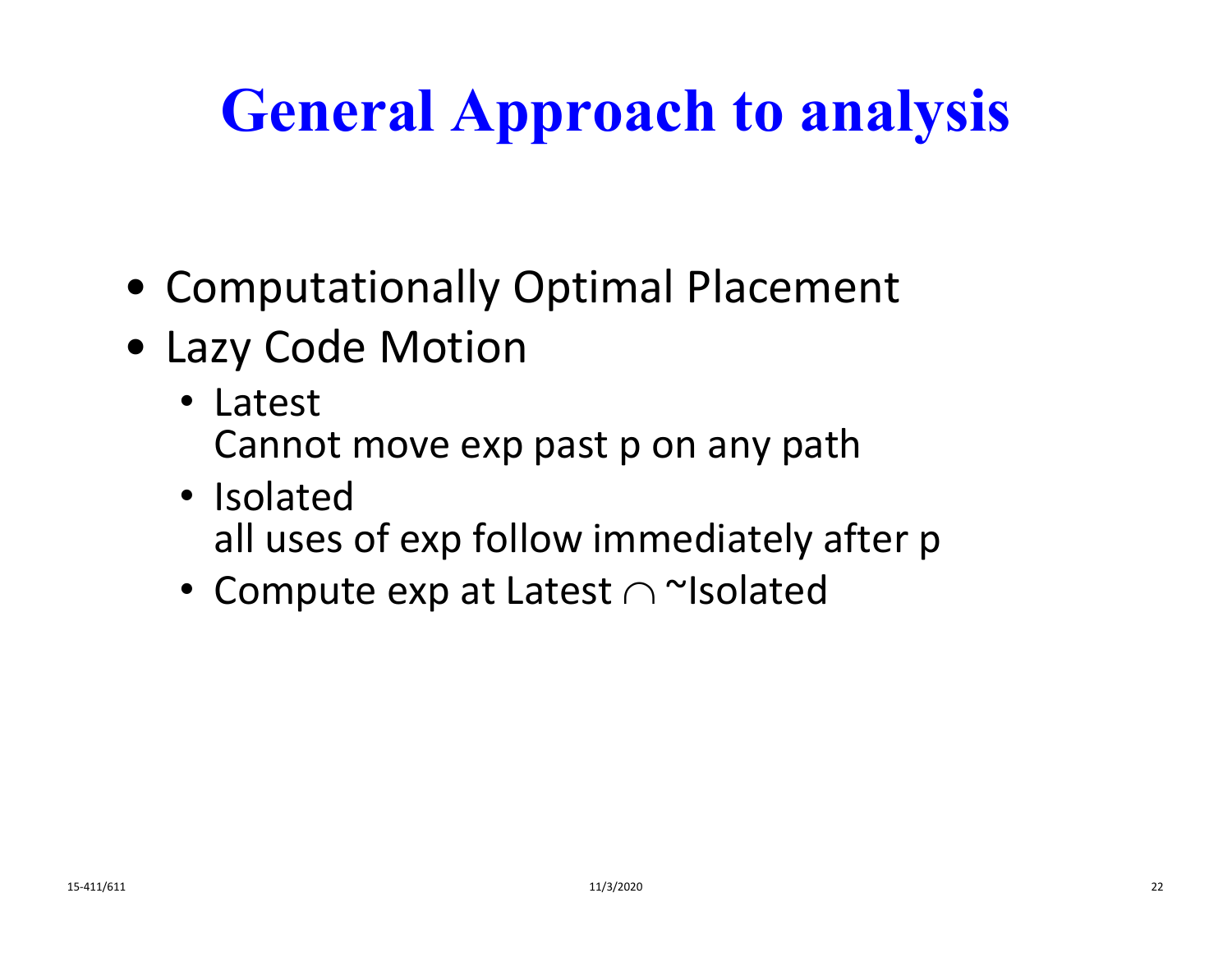# **Anticipatable Expressions**

- Expression **x+y** is anticipated at <sup>a</sup> point p if **x+y** is guaranteed to be computed along any path from p->exit before any recomputation of **<sup>x</sup>** or **y**
- What kind of data flow is this?
	- backwards
	- intersection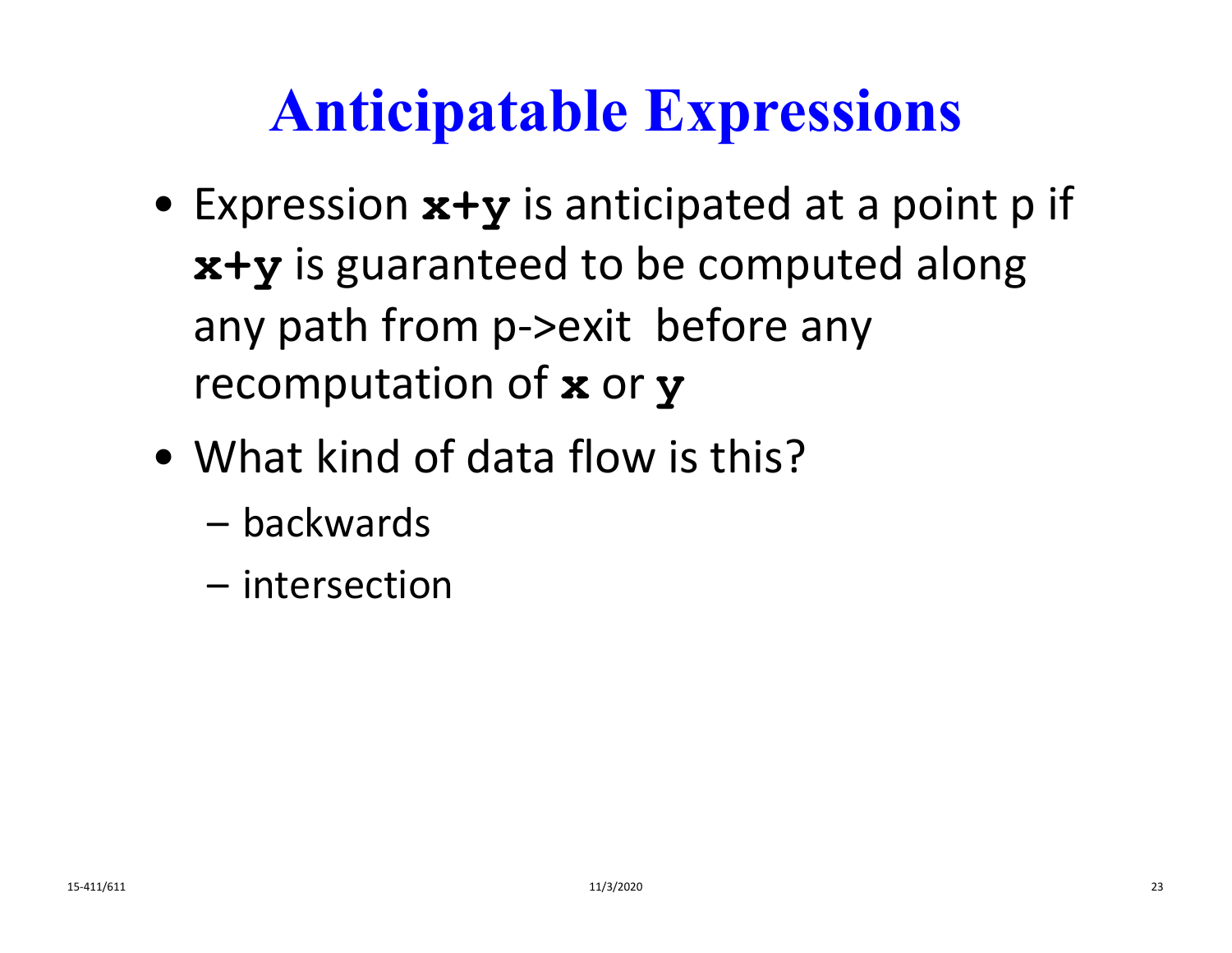

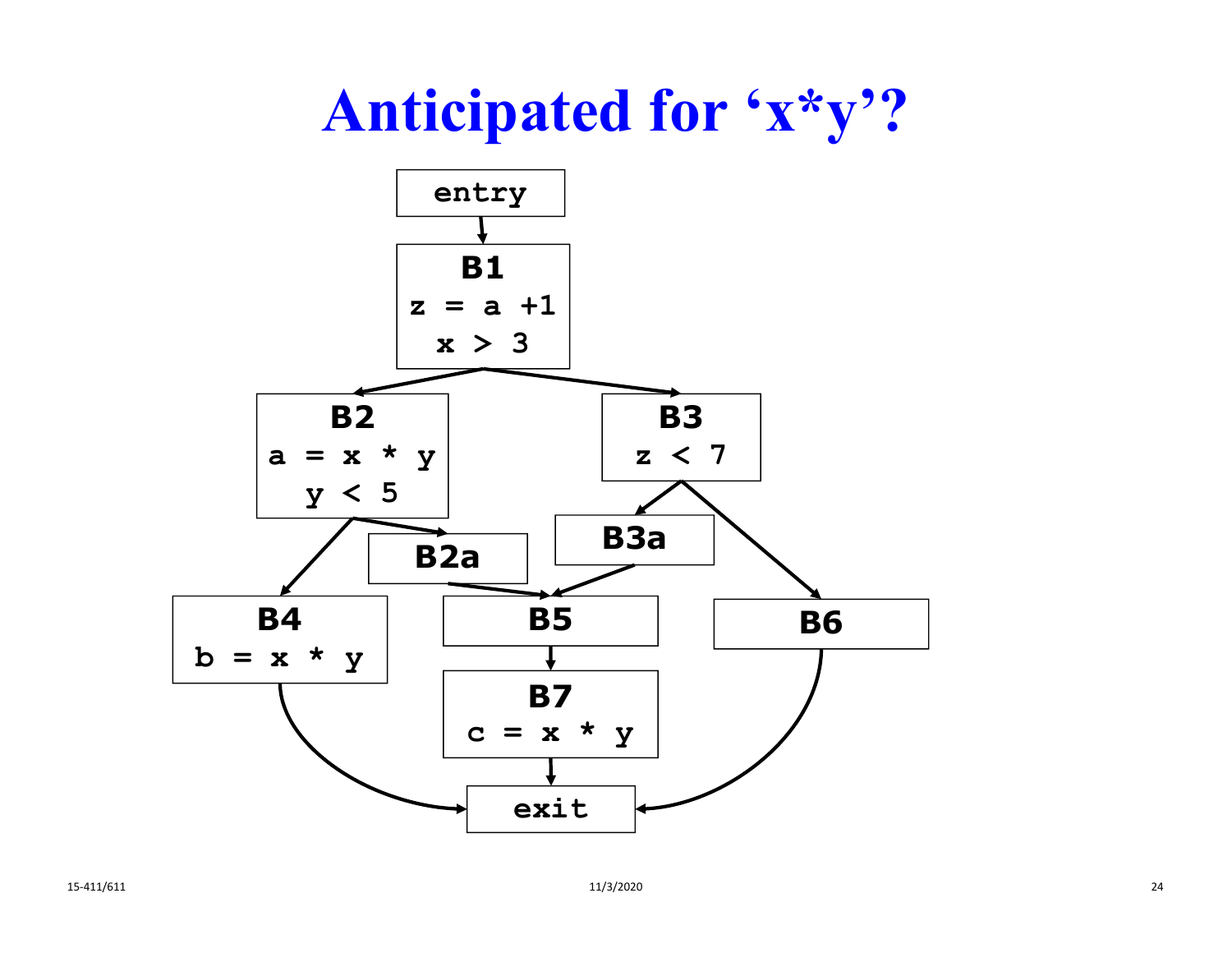

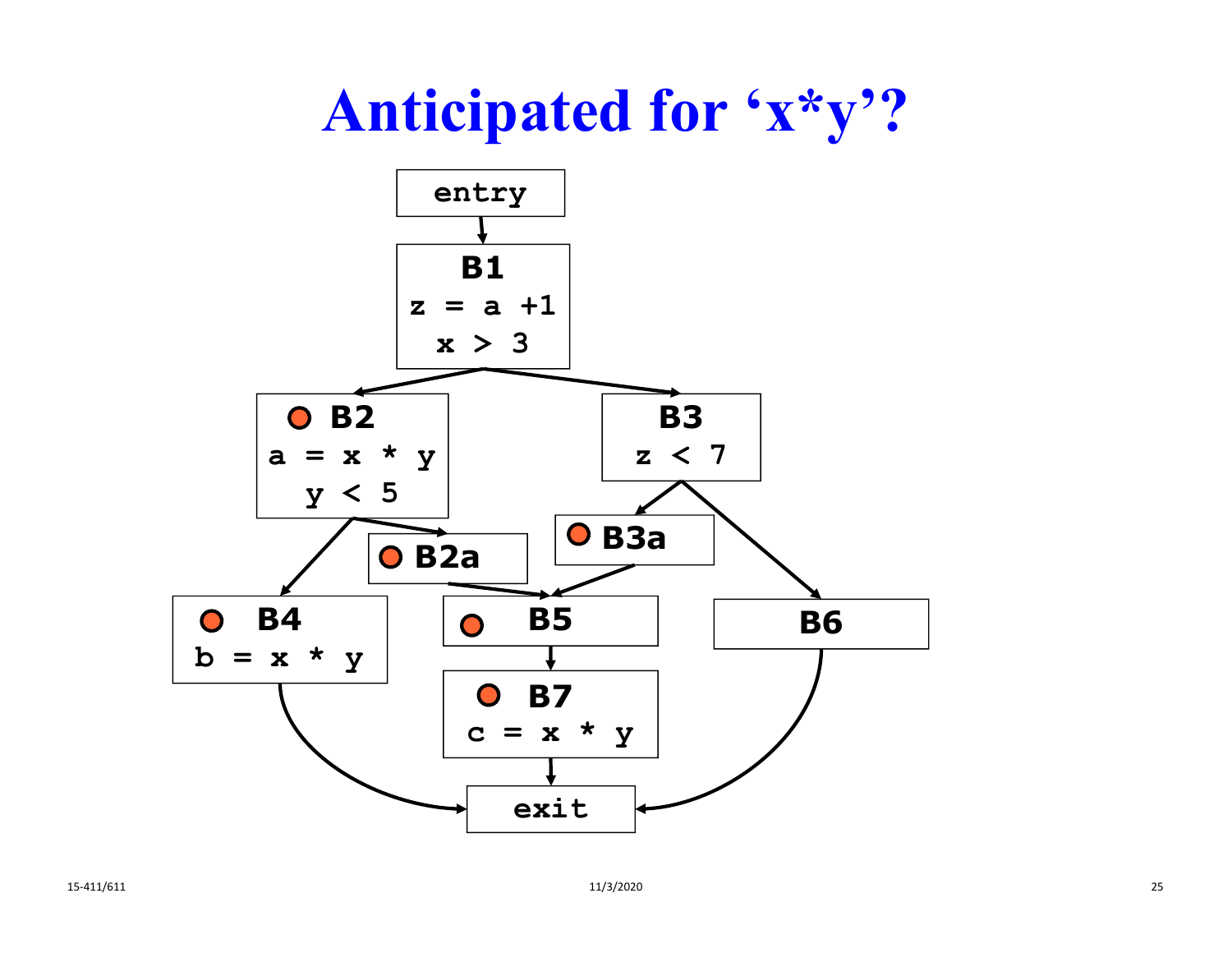## **Local Transparency (TRANSloc)**

•An expression's value is *locally transparent* in a block if there are no assignments in the block to variables within the expression

–ie, expression not killed



| Block | TRANSloc      |
|-------|---------------|
| entry | $\{a+1,x*y\}$ |
| Β1    | $\{a+1,x*y\}$ |
| B2    | $\{x*y\}$     |
| B2a   | $\{a+1,x*y\}$ |
| B3    | $\{a+1,x*y\}$ |
| ВЗа   | $\{a+1,x*y\}$ |
| B4    | $\{a+1,x*y\}$ |
| Β5    | $\{a+1,x*y\}$ |
| Β6    | $\{a+1,x*y\}$ |
| B7    | $\{a+1,x*y\}$ |
| exit  | $\{a+1,x*y\}$ |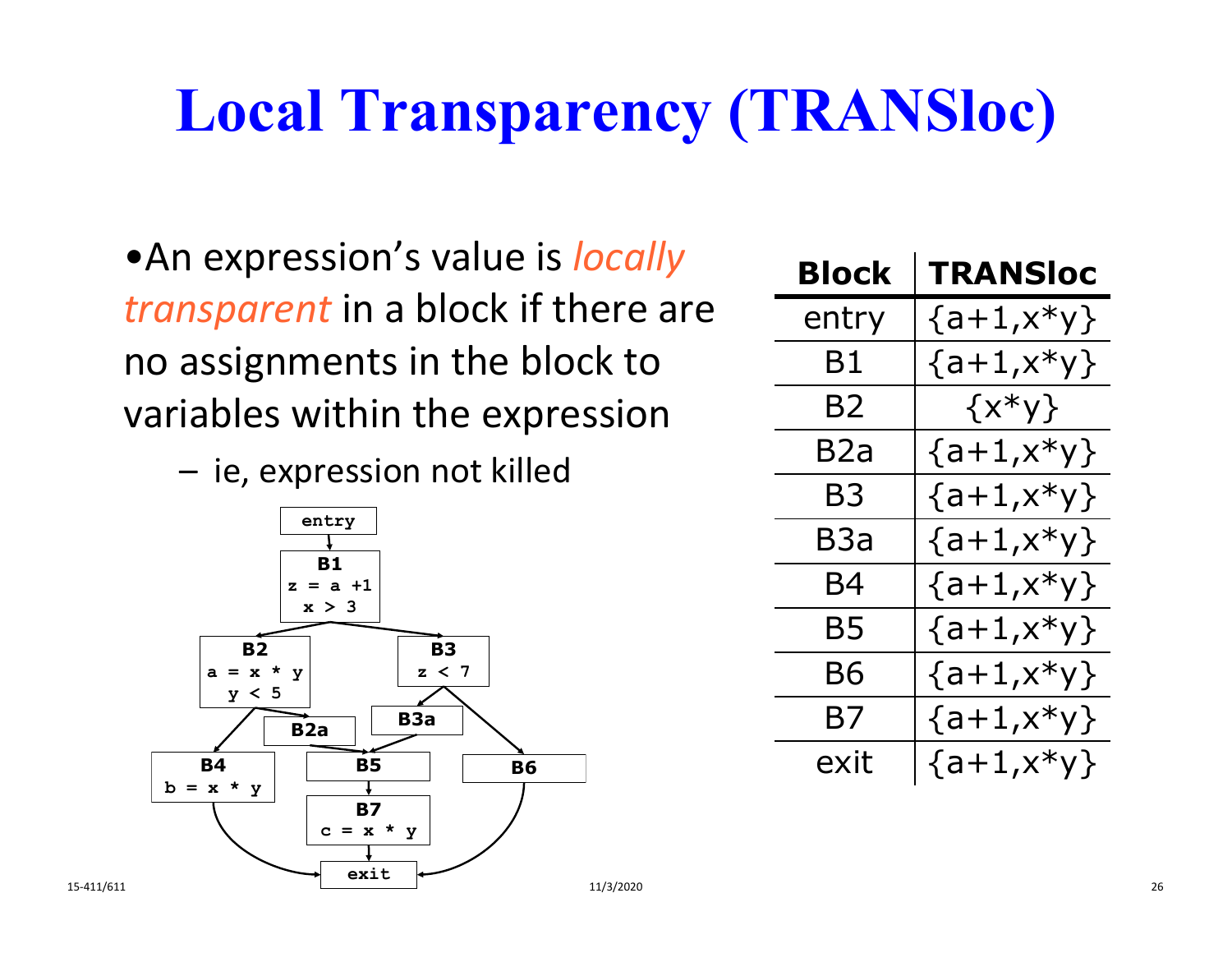# **Local Anticipatable (ANTloc)**

#### •An expression's value is *locally*

*anticipatable* in a block if

- there is a computation of the expression in the block
- the computation can be safely moved to the beginning of the block



| <b>Block</b> | <b>ANTIoc</b> |  |  |
|--------------|---------------|--|--|
| entry        | $\{\}$        |  |  |
| Β1           | ${a+1}$       |  |  |
| B2           | $\{x*y\}$     |  |  |
| B2a          | $\{\}$        |  |  |
| B3           | $\{\}$        |  |  |
| B3a          | $\{\}$        |  |  |
| Β4           | $\{x*y\}$     |  |  |
| B5           | { }           |  |  |
| B6           | $\{\}$        |  |  |
| B7           | $\{x*y\}$     |  |  |
| exit         |               |  |  |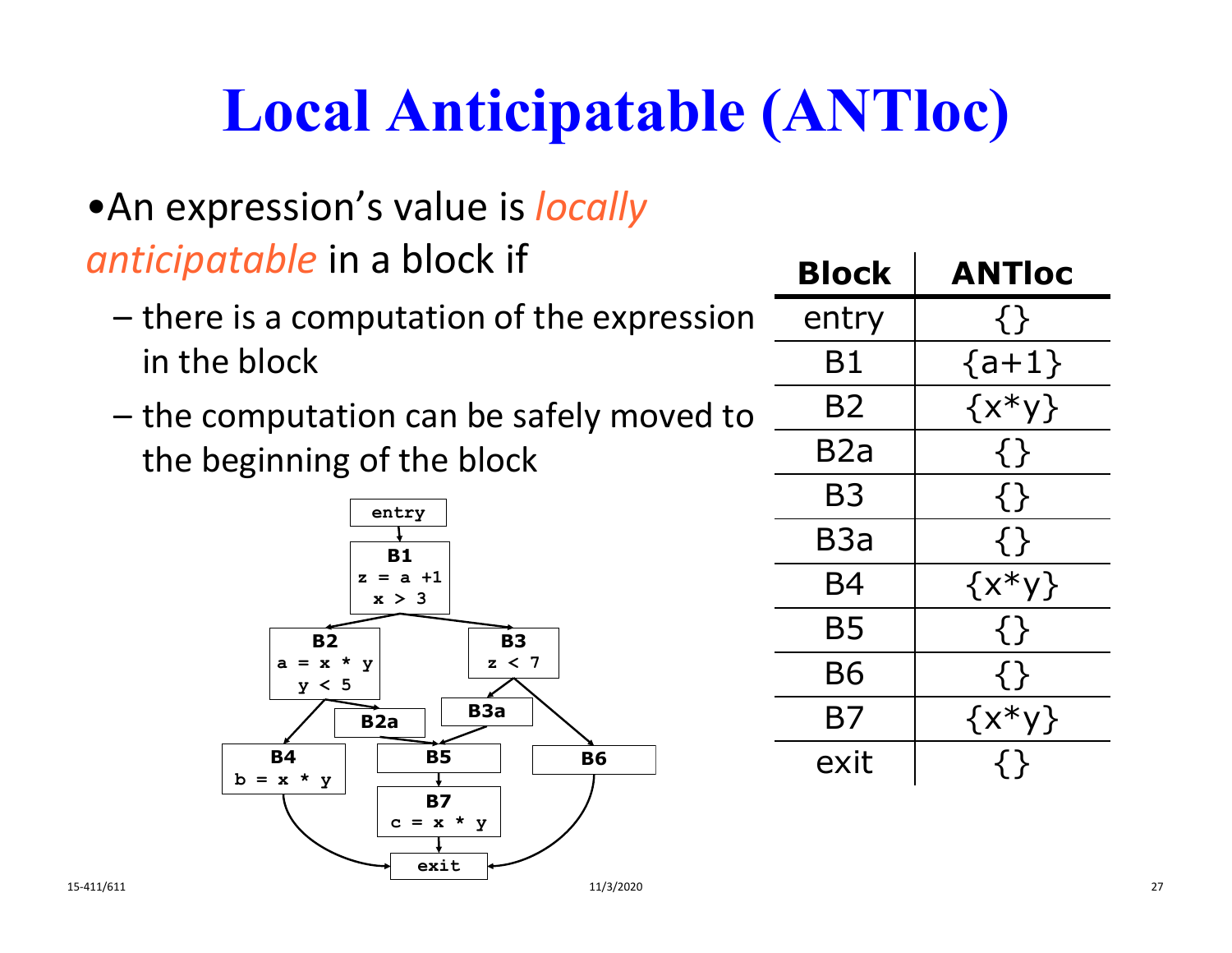# **Globally Anticipatable (ANT)**

•An expression's value is *globally anticipatable* on entry to a block if

- every path from this point includes a computation of the expression
- it would be valid to place a computation of an expression anywhere along these paths

#### *This is like liveness, only for expressions*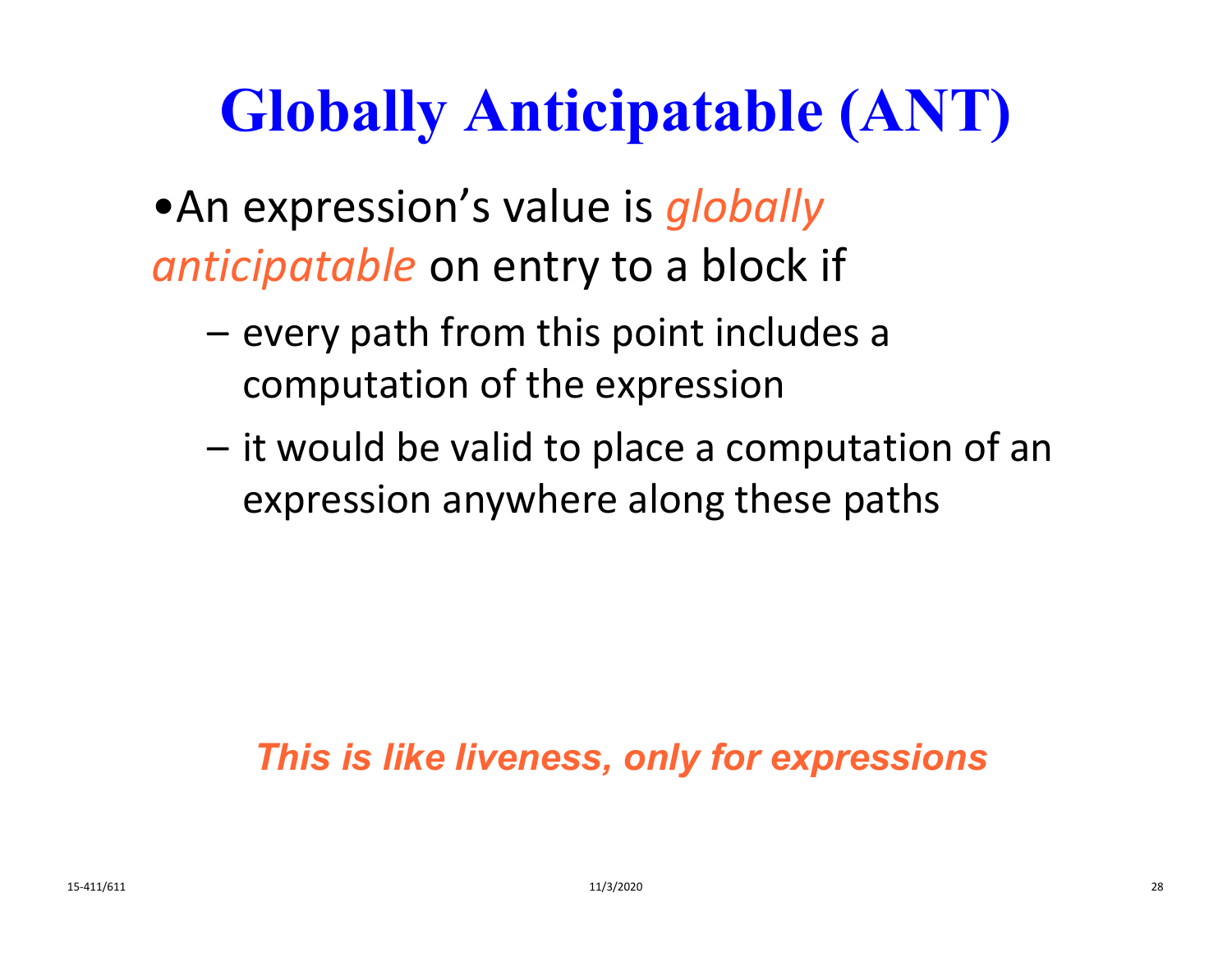### **Globally Anticipatable (ANT)**

 $ANTin(i) = ANTloc(i) \cup (TRANSloc(i) \cap ANTout(i))$ 

| $\textit{ANTout}(i) = \int \textit{ANTin}(j)$ |                 |
|-----------------------------------------------|-----------------|
|                                               | $i \in succ(i)$ |
| $\textit{ANTout}(exit) = \{\}$                |                 |

| <b>Block</b> | <b>ANTin</b> | <b>ANTout</b> |
|--------------|--------------|---------------|
| entry        | $\{a+1\}$    | $\{a+1\}$     |
| B1           | $\{a+1\}$    | $\{ \}$       |
| <b>B2</b>    | $\{x^*y\}$   | $\{x^*y\}$    |
| B2a          | $\{x^*y\}$   | $\{x^*y\}$    |
| B3           | $\{ \}$      | $\{ \}$       |
| B3a          | $\{x*y\}$    | $\{x^*y\}$    |
| B4           | $\{x*y\}$    | $\{ \}$       |
| B5           | $\{x^*y\}$   | $\{x^*y\}$    |
| B6           | $\{ \}$      | $\{ \}$       |
| B7           | $\{x^*y\}$   | $\{ \}$       |
| exit         | $\{ \ \}$    |               |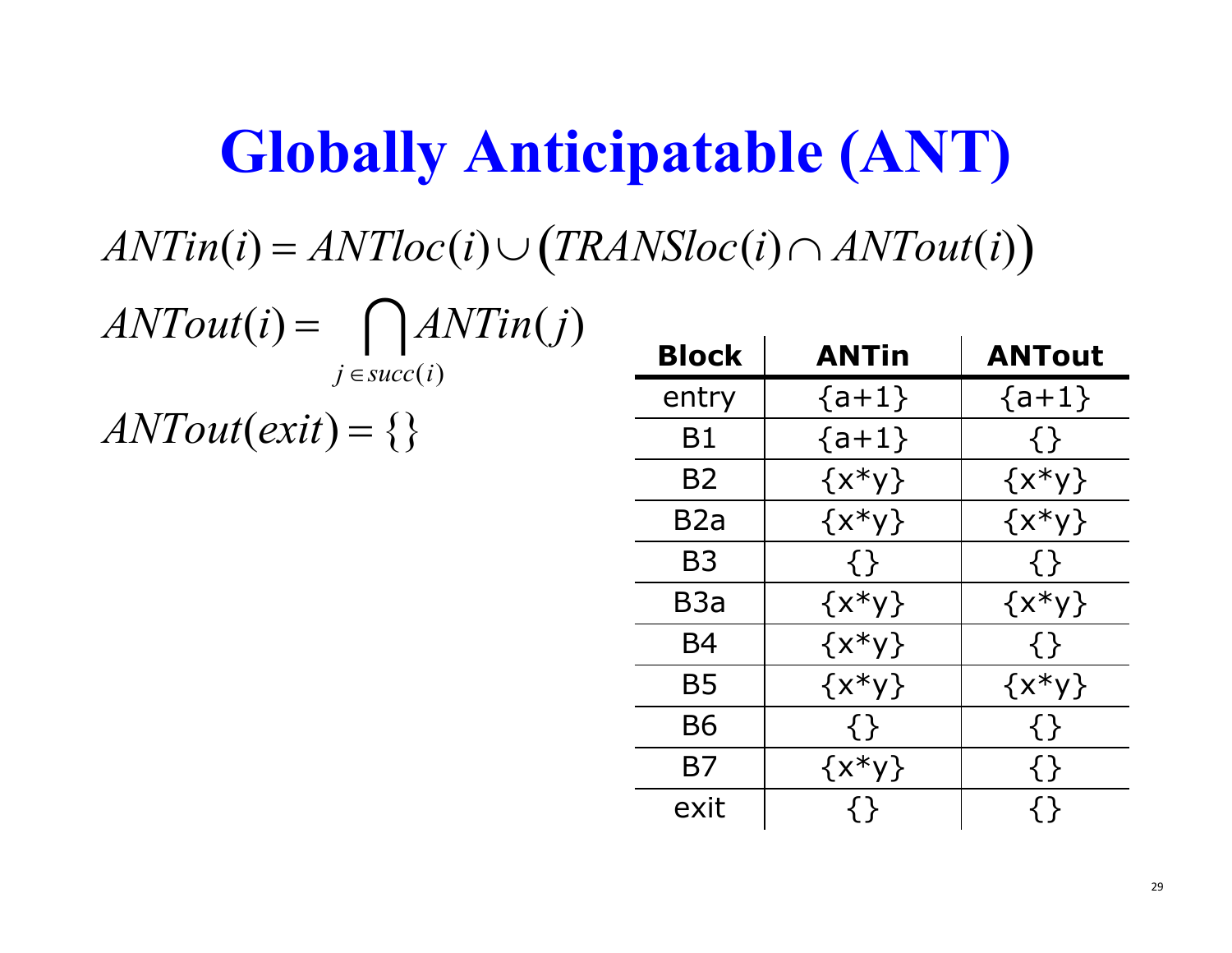# **Earliest (EARL)**

- •An expression's value is *earliest* on entry to a block if
	- **no** path from entry to the block evaluates the expression to produce the same value as evaluating it at the block's entry would

#### *Intuition:*

*at this point if we compute the expression we are computing something completely new*

*says nothing about usefulness of computing expression*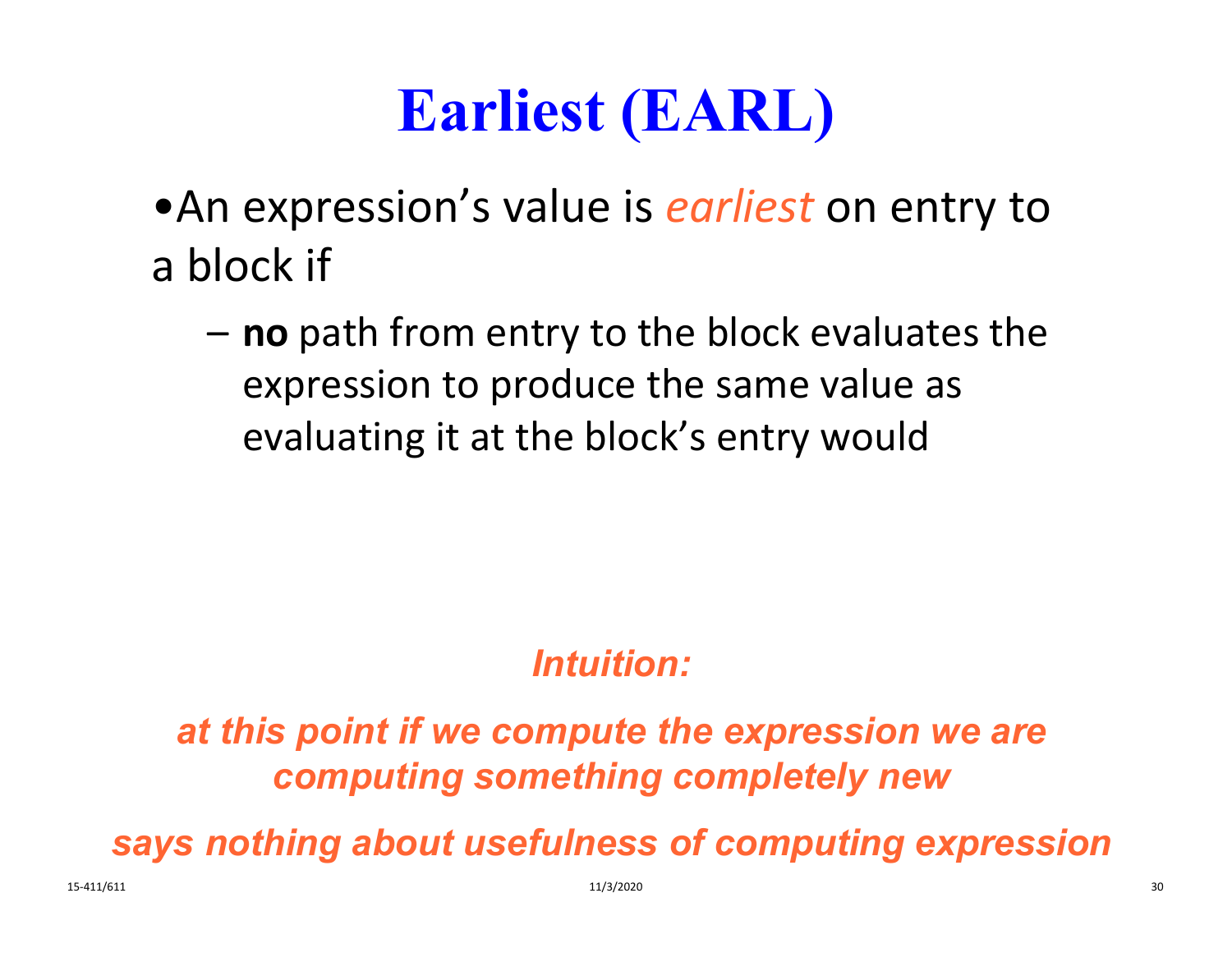

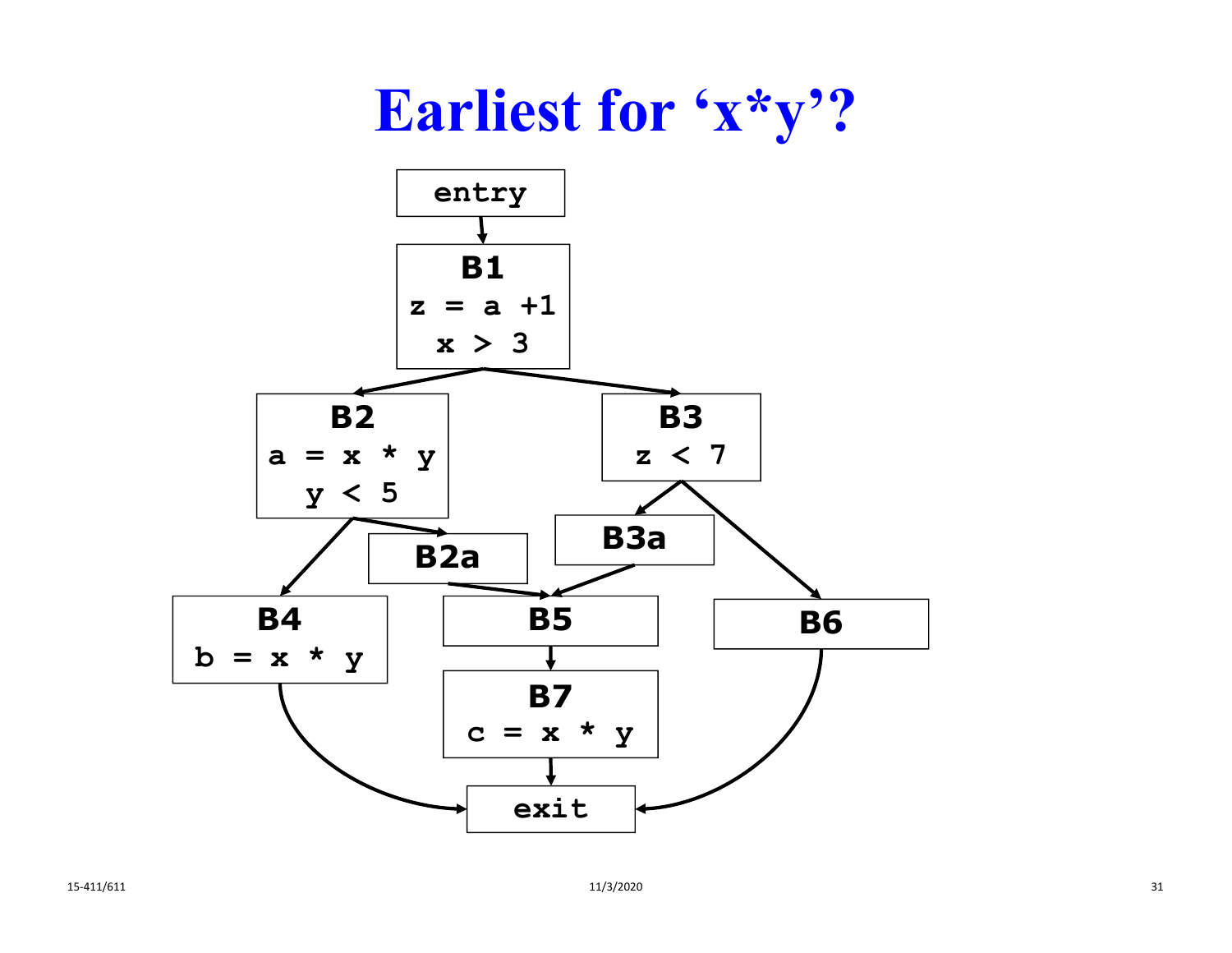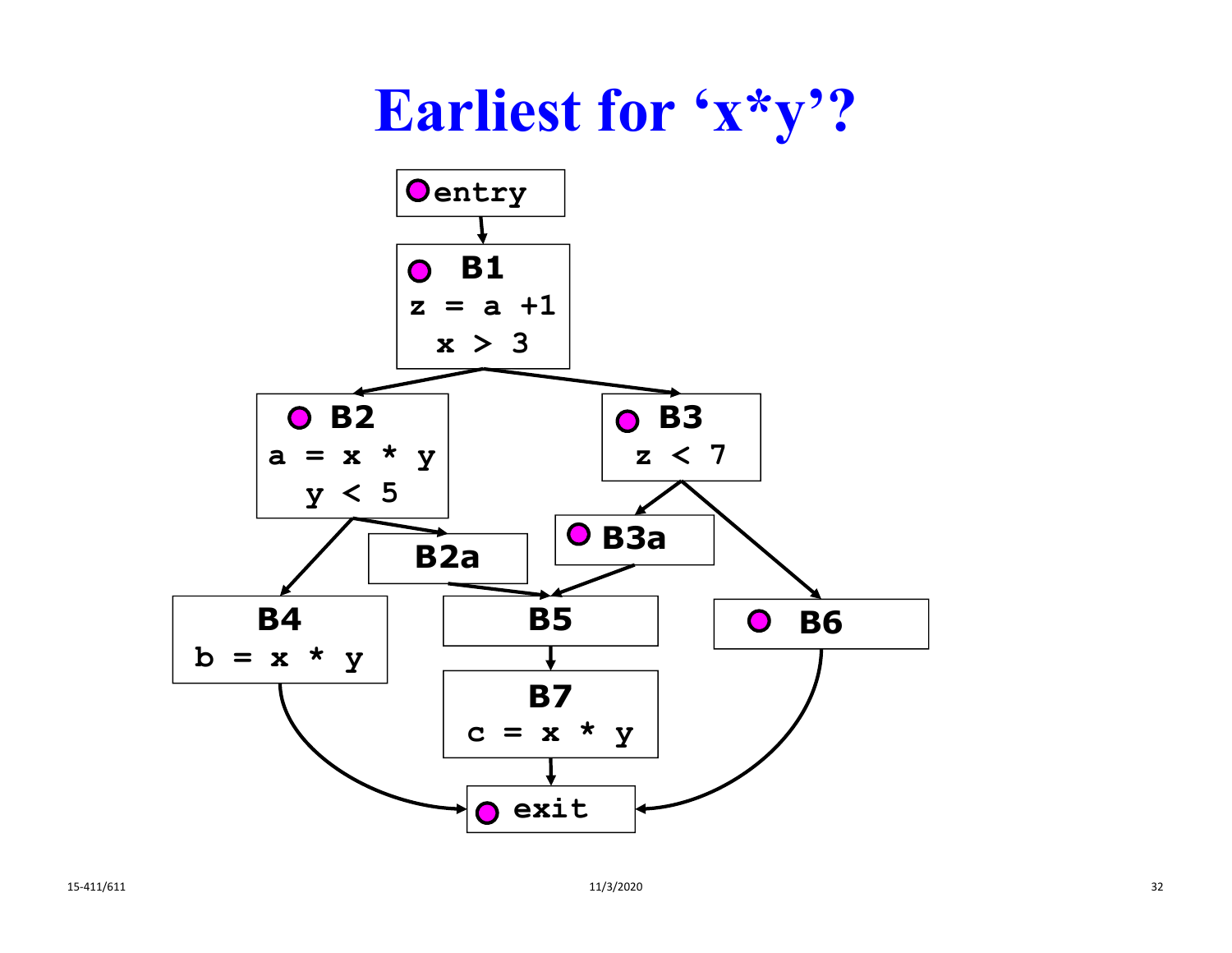# **Earliest (EARL)**

#### $j$  $\in$   $pred(i)$  $EARLout(j)$  $EARLin(i) =$   $\left\{ \right.$  *EARLout*(*j* Ξ  $\bigcup$

 $\left(\overline{ANTin(i)} \cap EARLin(i)\right)$  $EARLout(i) = TRANSloc(i) \cup (ANTin(i) \cap EARLin(i)$ 

 $\textit{EARLin}(entry) = U$ Ξ

| <b>Block</b>                  | <b>EARLin</b> | <b>EARLout</b> |  |
|-------------------------------|---------------|----------------|--|
| entry                         | $\{a+1,x*y\}$ | $\{x^*y\}$     |  |
| Β1                            | $\{x^*y\}$    | $\{x^*y\}$     |  |
| $\{x*y\}$<br><b>B2</b>        |               | $\{a+1\}$      |  |
| $\{a+1\}$<br>B <sub>2</sub> a |               | $\{a+1\}$      |  |
| B3                            | $\{x^*y\}$    | $\{x^*y\}$     |  |
| B3a                           | $\{x^*y\}$    | $\{ \}$        |  |
| B4                            | $\{a+1\}$     | $\{a+1\}$      |  |
| B5                            | $\{a+1\}$     | $\{a+1\}$      |  |
| B6                            | $\{x^*y\}$    | $\{x^*y\}$     |  |
| B7                            | $\{a+1\}$     | $\{a+1\}$      |  |
| exit                          | $\{a+1,x*y\}$ | $\{a+1,x*y\}$  |  |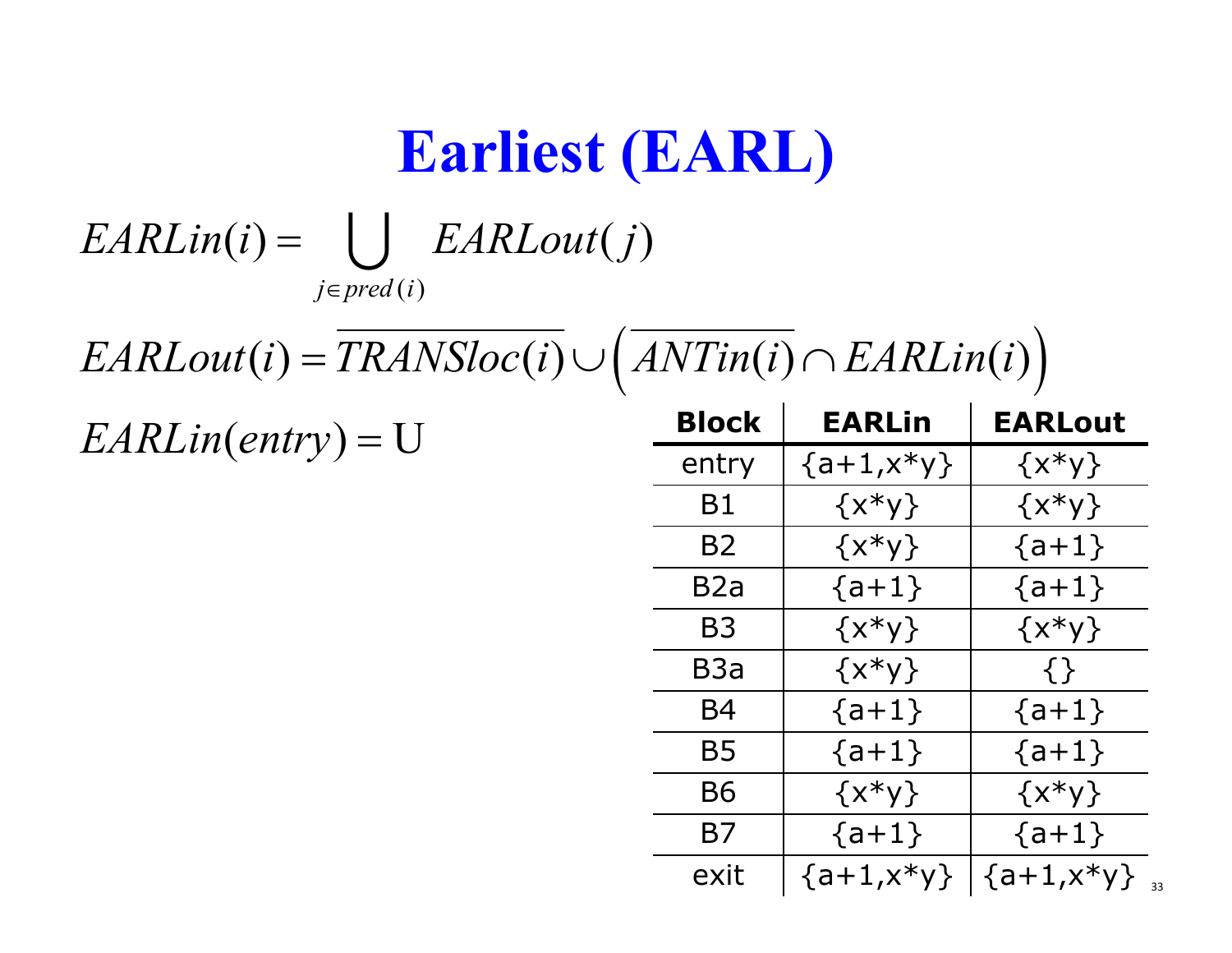# **Computationally Optimal**

• It is computationally optimal to compute exp at entry to block if

 $\exp \in ANTin(block) \cap EARLin(block)$ 

• But, it may increase register pressure.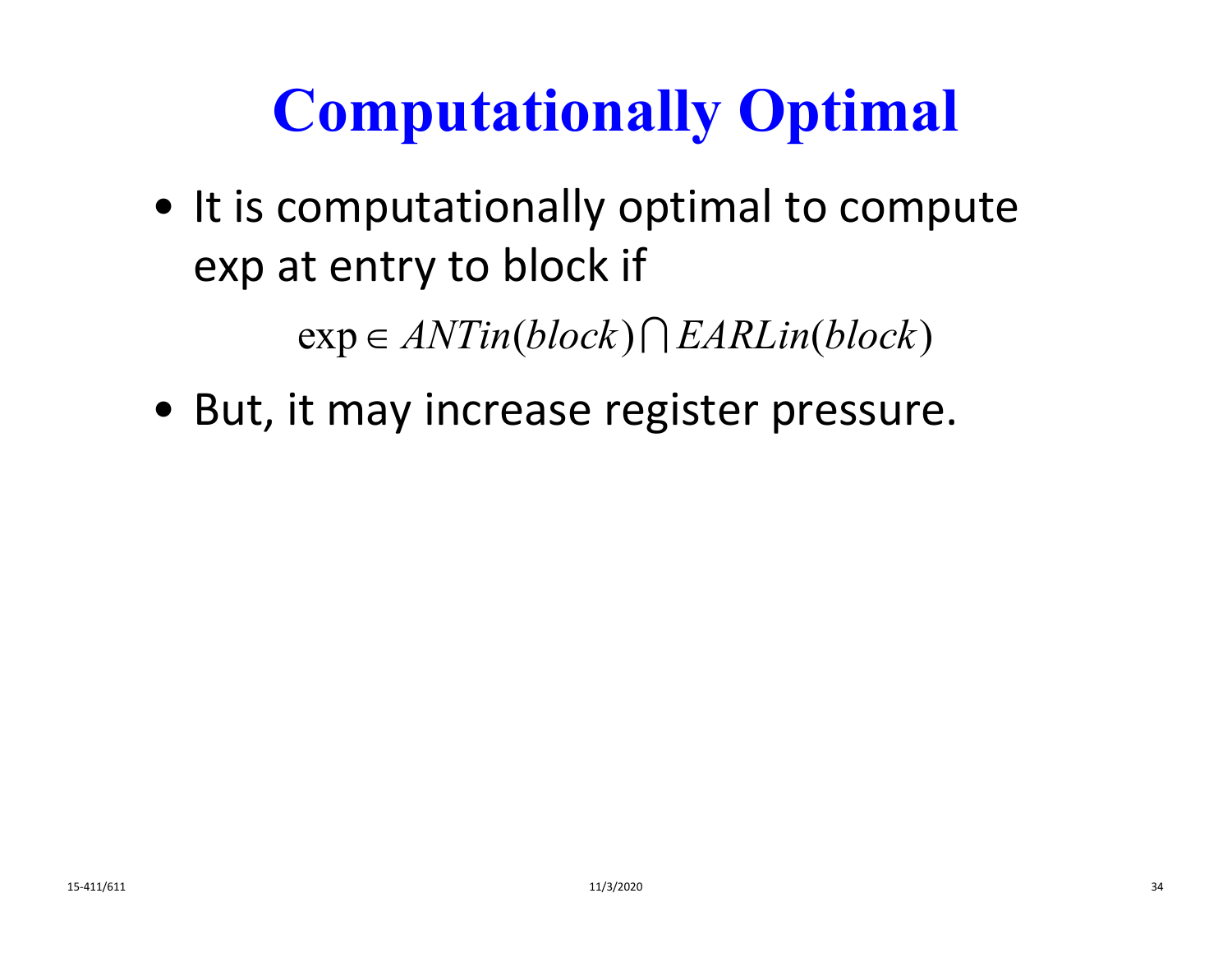

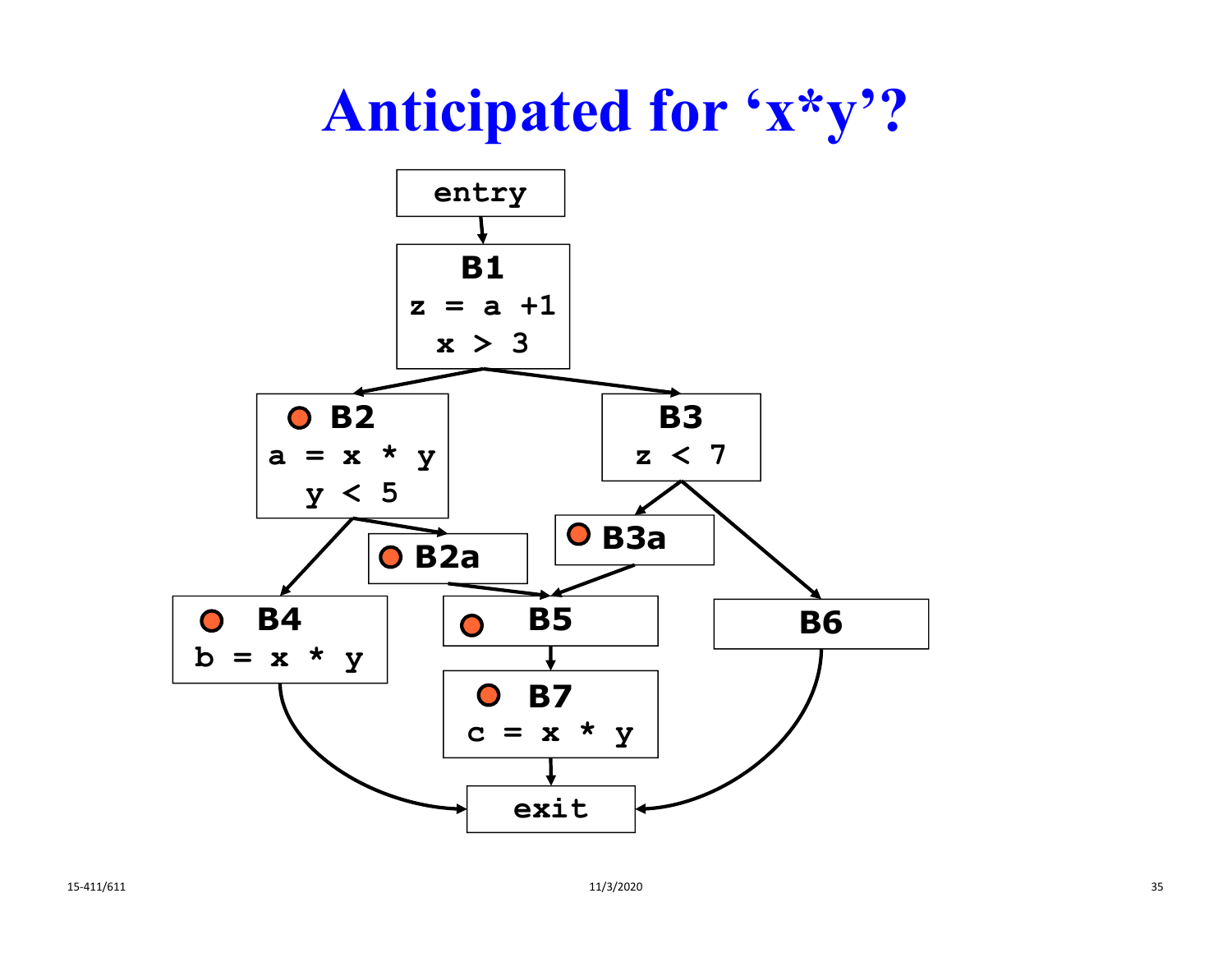### **Anticipated & Early**

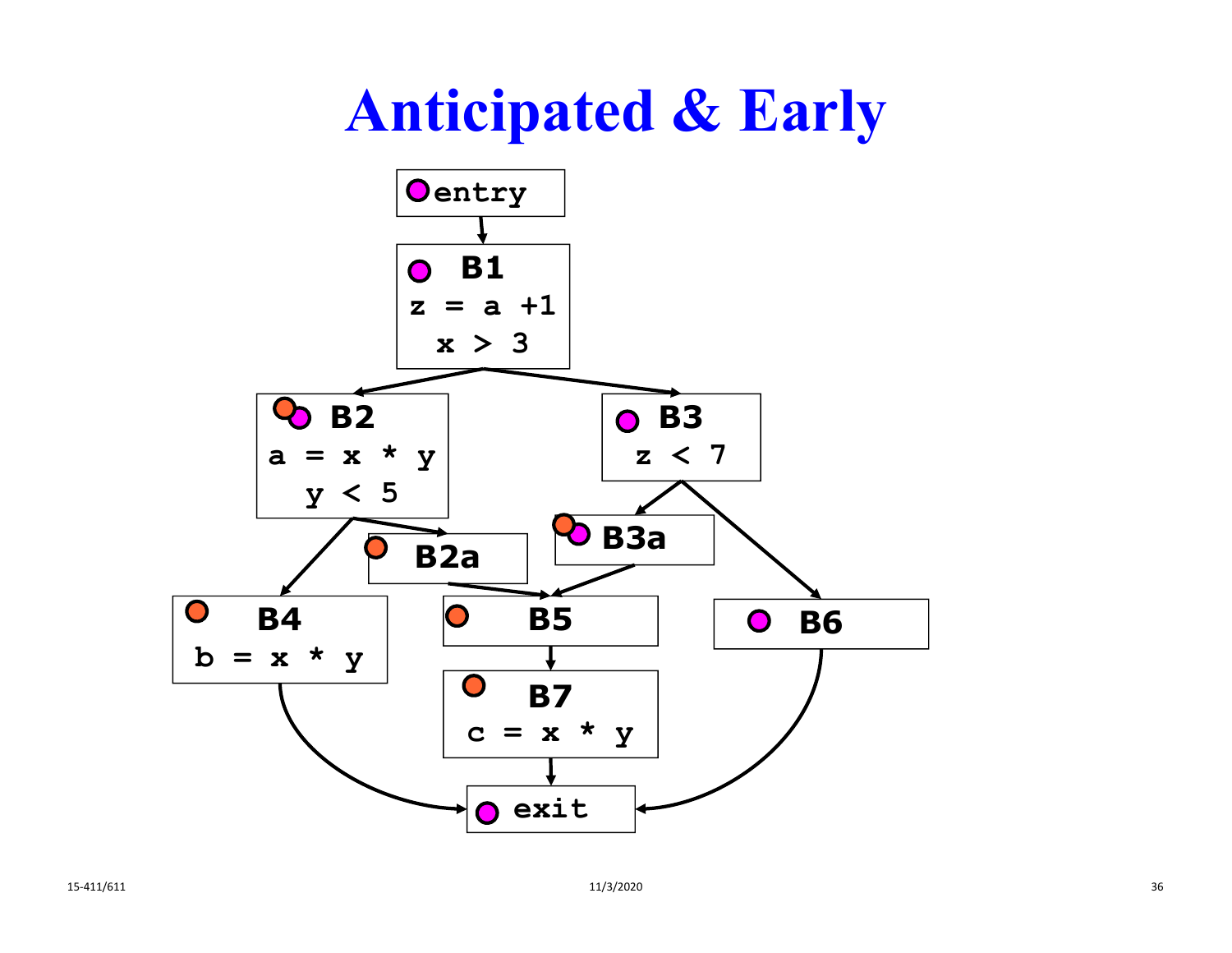# **Delayedness (DELAY)**

- •An expression is *delayed* on entry to a block if
	- All paths from entry to block contain an anticipatable and early computation of exp (could be this block) AND all uses of exp follow this block.
	- –I.e., exp can be delayed to at least this block.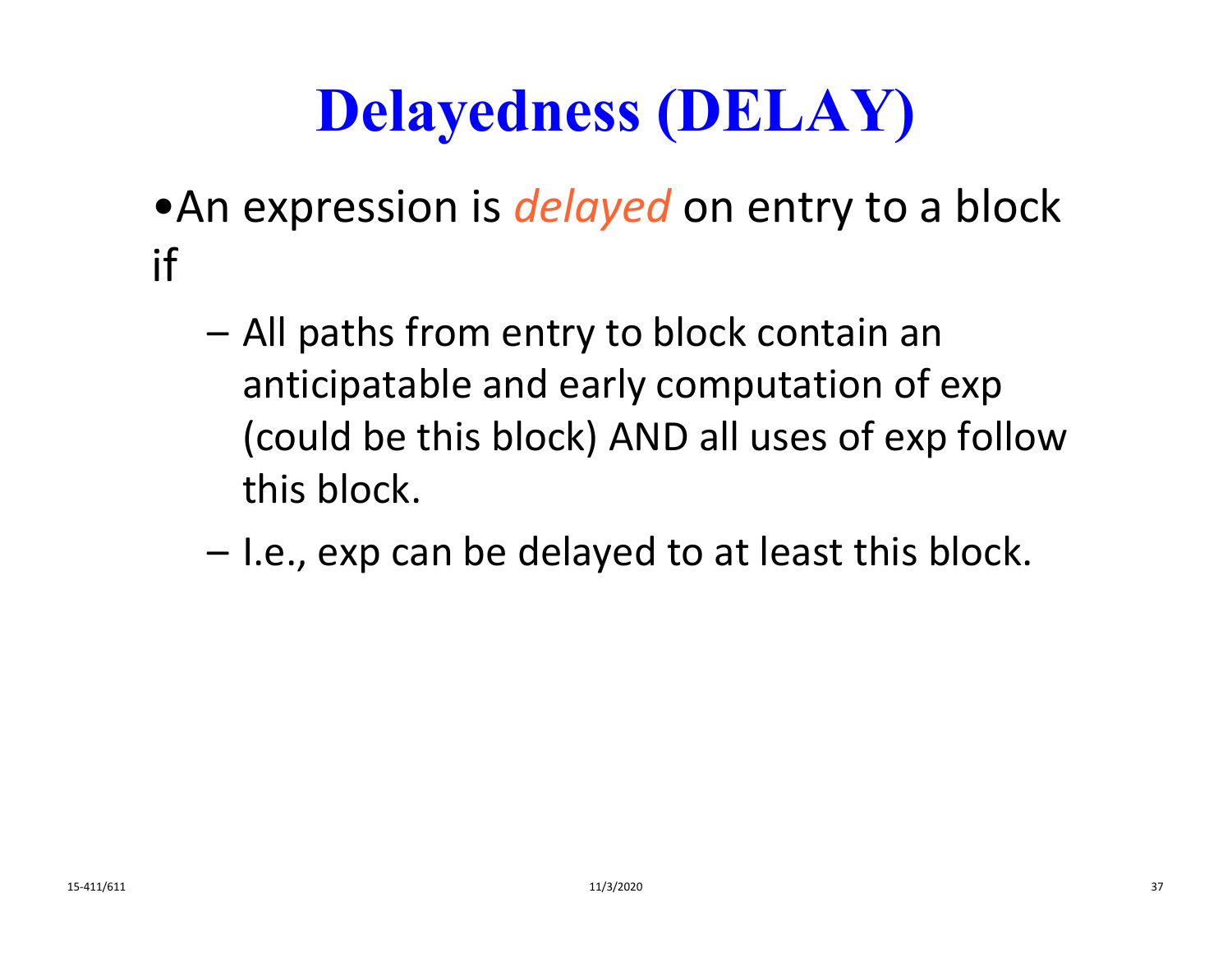

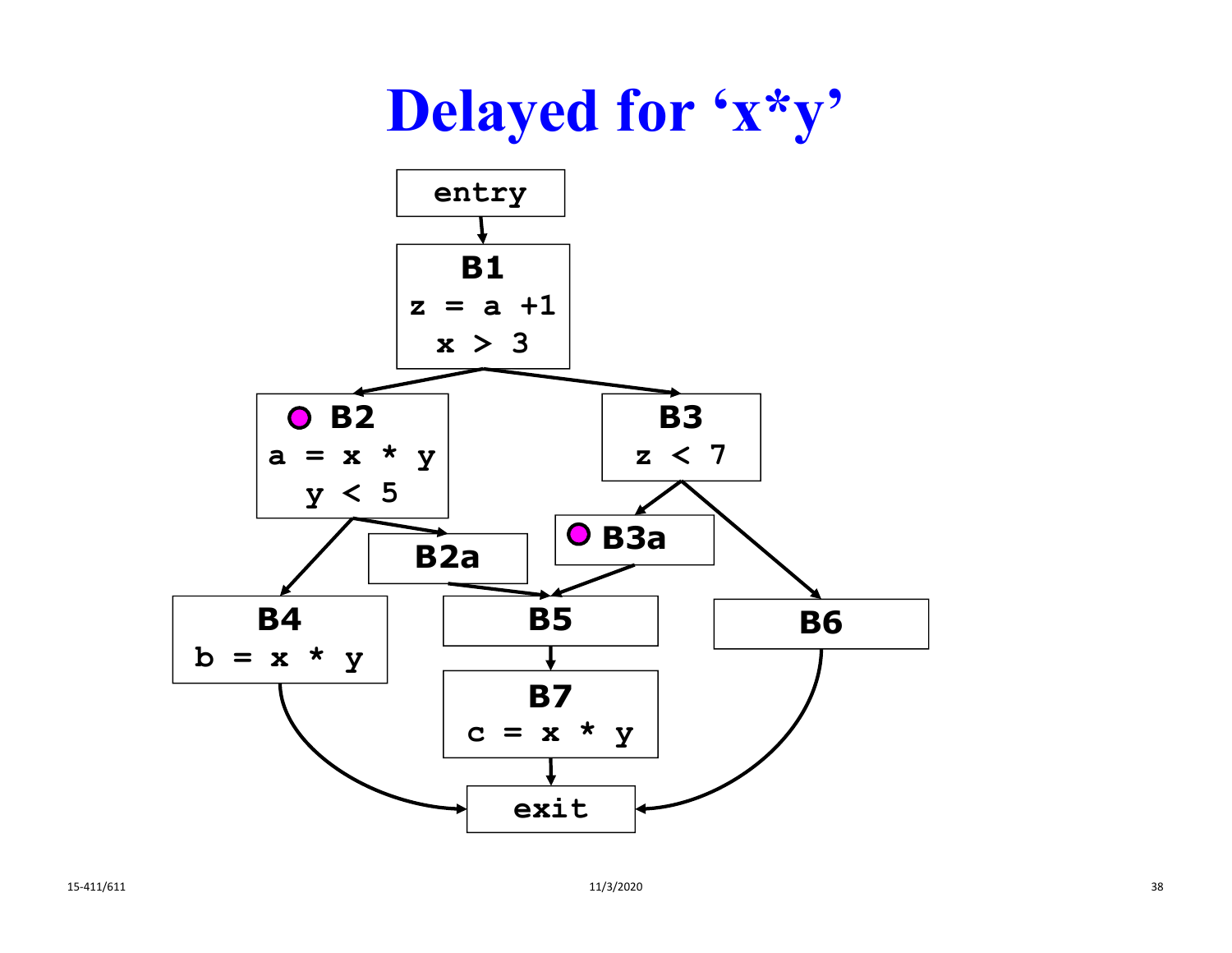# **Delayedness (DELAY)**

 $DELAYin(i) = (ANTin(i) \cap EARLin(i)) \cup \bigcap DELAVout(j)$  $j$  $\in$   $pred(i)$  $\bigcap$ 

 $DELAYout(i) = ANTloc(i) \cap DELAYin(i)$  $DELAYin(entry) = ANTin(entry) \cap EARLin(entry)$ 

|                  |                           | <b>Block</b>     | <b>DELAYin</b> | <b>DELAYout</b>   |
|------------------|---------------------------|------------------|----------------|-------------------|
|                  |                           | entry            | $\{a+1\}$      | $\{a+1\}$         |
|                  |                           | <b>B1</b>        | $\{a+1\}$      |                   |
|                  |                           | <b>B2</b>        | $\{x*y\}$      |                   |
| <b>Block</b>     | $ANTin(i) \cap EARLin(i)$ | B <sub>2</sub> a | $\{ \}$        |                   |
| entry            | $\{a+1\}$                 | B <sub>3</sub>   | { }            |                   |
|                  |                           | B <sub>3</sub> a | $\{x^*y\}$     | $\{x^*y\}$        |
| <b>B2</b>        | $\{x*y\}$                 | <b>B4</b>        | $\{ \}$        |                   |
| B <sub>3</sub> a | $\{x^*y\}$                | <b>B5</b>        | { }            |                   |
|                  |                           | <b>B6</b>        | {        }     | - 39              |
|                  |                           |                  | $\frac{1}{2}$  | $\qquad \qquad -$ |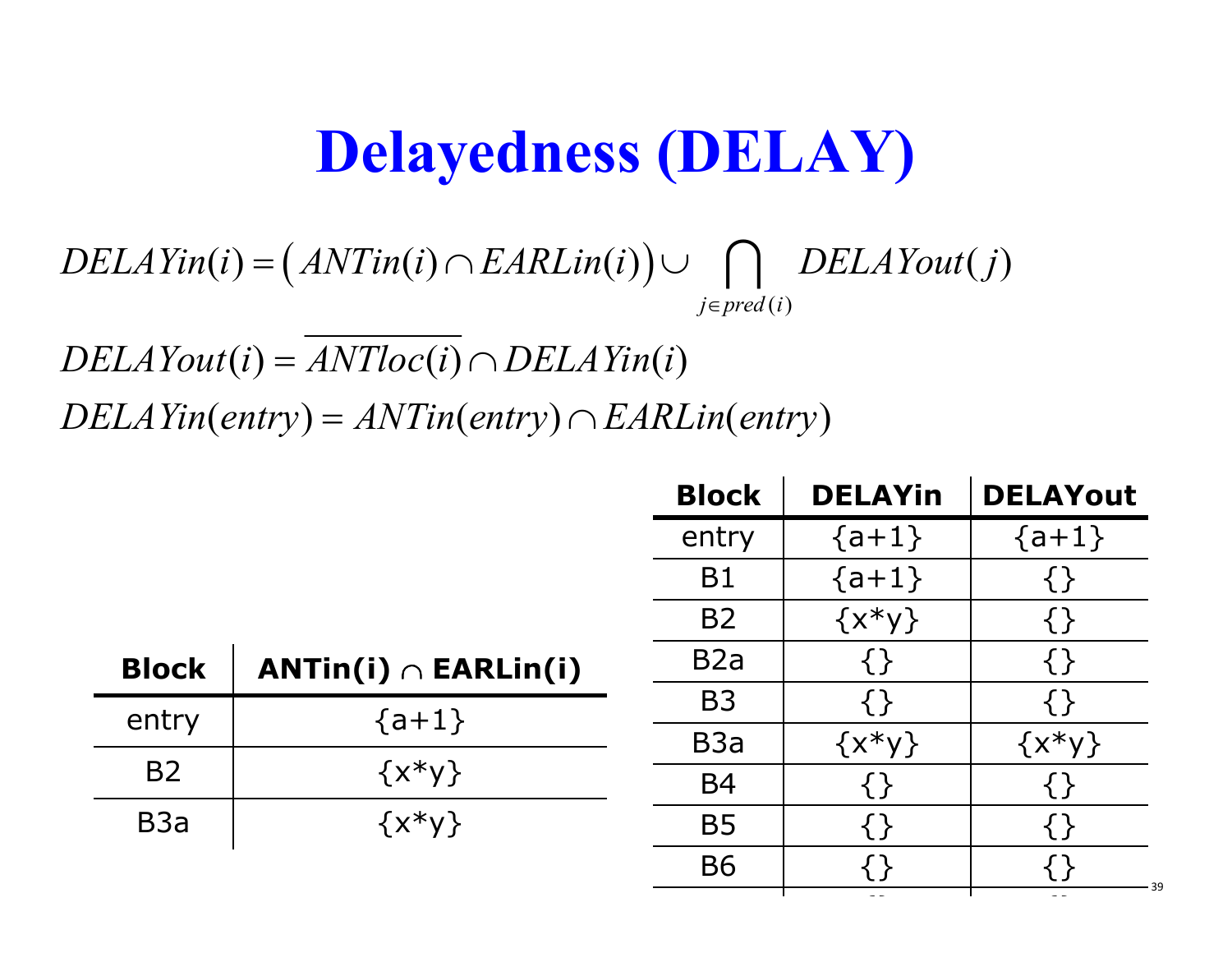# **Lateness (LATE)**

- •An expression is *latest* on entry to a block if
	- it is the optimal point for computing the expression and
	- on every path from the block entry to exit, any other optimal computation point occurs after an expression computation in the original flowgraph

#### *i.e., there is no "later" placement for this expression*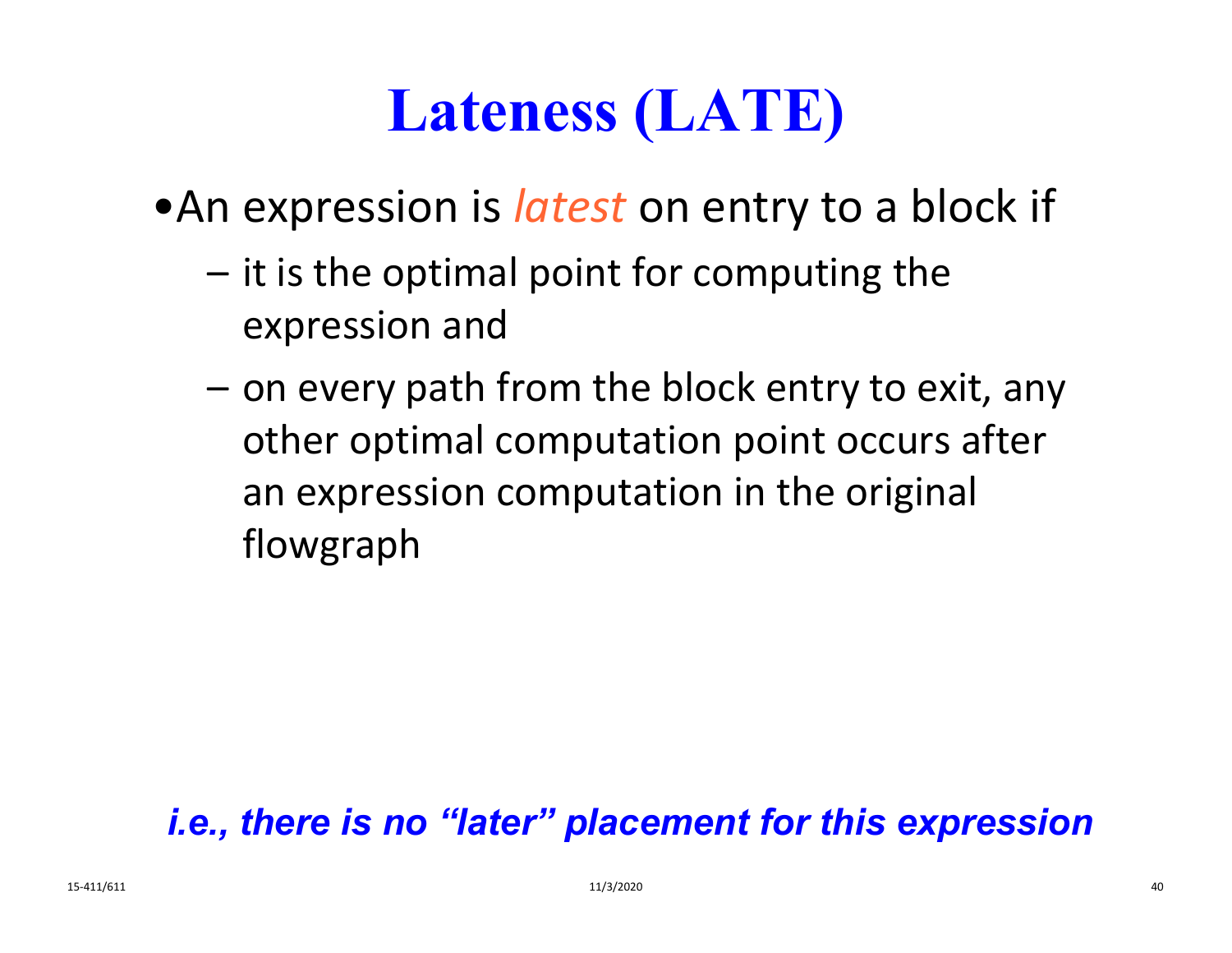#### *LATEin* ( *i* )  $= DELAYin(i) \cap |ANTloc(i) \cup | 1$ DELAYin(j)  $j \in succ(i)$  $\bigcap$  $\left(ANTloc(i) \cup \overline{\bigcap_{j \in succ(i)}DELAYin(j)}\right)$ **Latestness (LATE)**

| <b>Block</b>     | <b>LATEin</b> |                                                    |
|------------------|---------------|----------------------------------------------------|
| entry            | $\{ \}$       | entry                                              |
| <b>B1</b>        | $\{a+1\}$     | <b>B1</b>                                          |
| <b>B2</b>        | $\{x*y\}$     | $a + 1$<br>$\mathbf{z}$<br>$\equiv$<br>x > 3       |
| B <sub>2</sub> a | $\{ \}$       | <b>B2</b><br><b>B3</b>                             |
| <b>B3</b>        | $\{\}$        | $z \leq 7$<br>$x *$<br>y<br>$\mathbf{a}$<br>$=$    |
| B <sub>3</sub> a | $\{x*y\}$     | y < 5<br>B <sub>3</sub> a                          |
| <b>B4</b>        | $\{\}$        | B <sub>2a</sub>                                    |
| <b>B5</b>        | $\{\}$        | <b>B5</b><br><b>B4</b><br><b>B6</b><br>$b = x * y$ |
| <b>B6</b>        | $\{\}$        | <b>B7</b>                                          |
| <b>B7</b>        | {}            | $c = x * y$                                        |
| exit             | {        }    | exit                                               |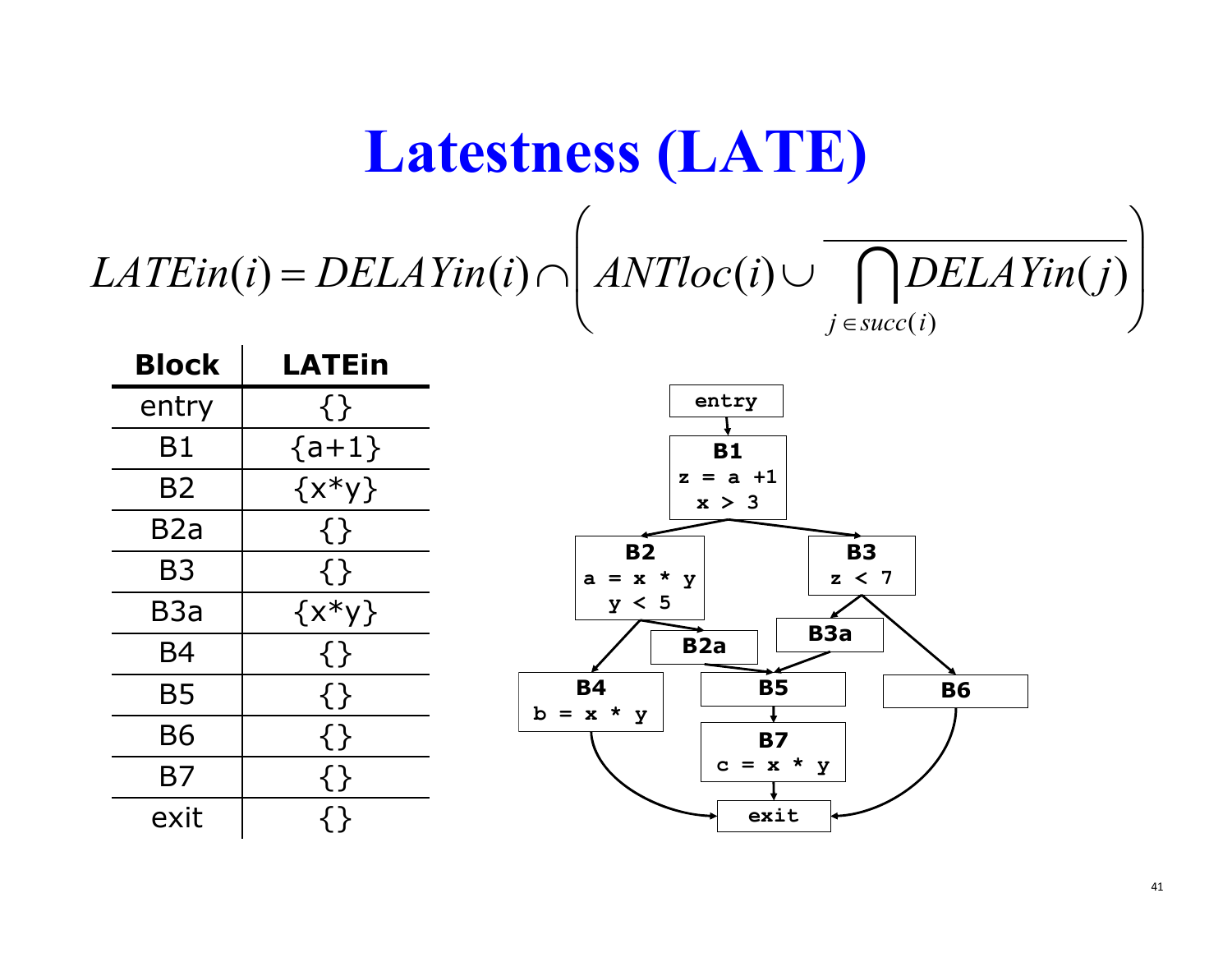## **Isolatedness (ISOL)**

•An optimal placement in a block for the computation of an expression is *isolated* iff

– on every path from a successor of the block to the exit block, every original computation is preceded by the optimal placement point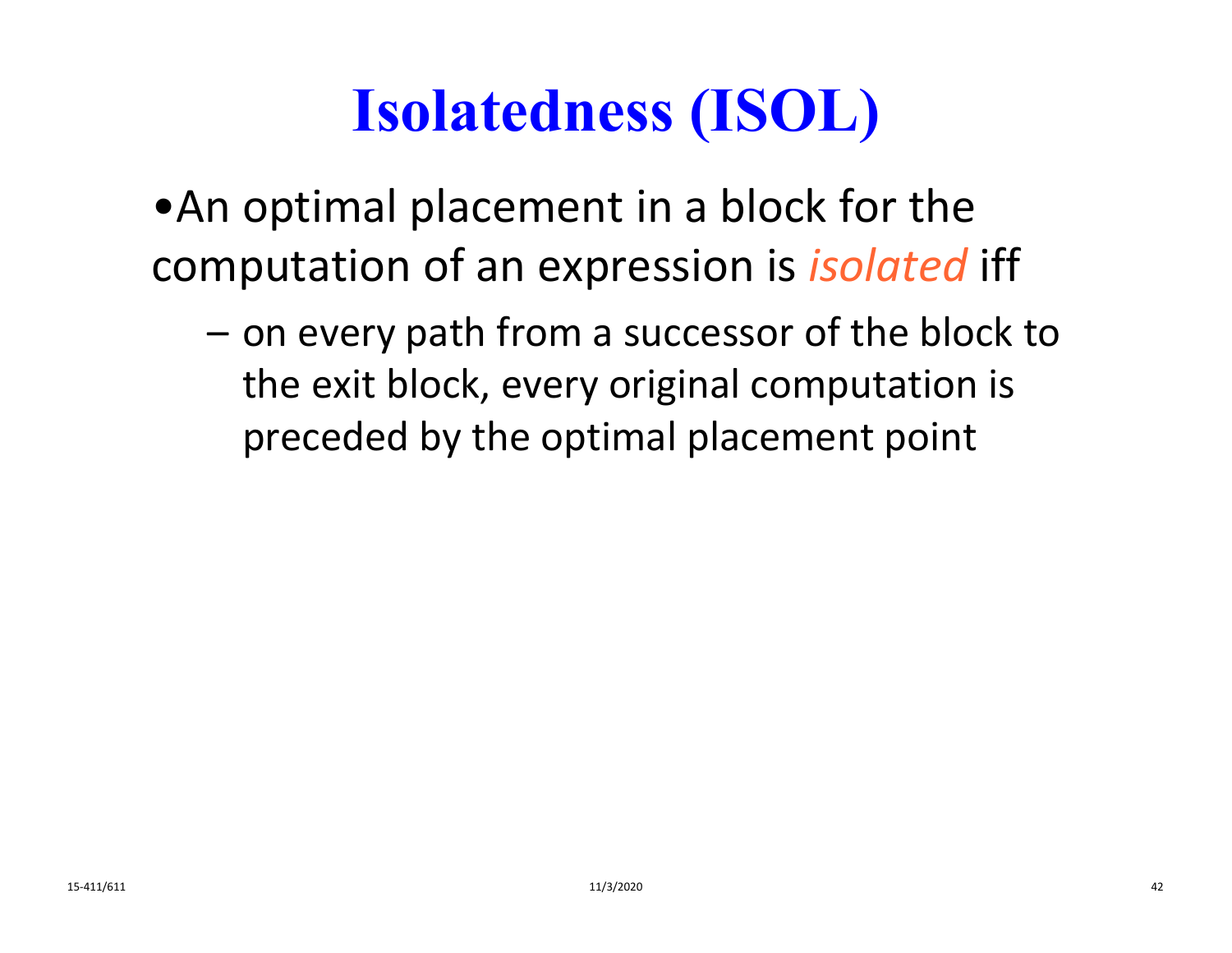#### **Isolatedness (ISOL)**

 $ISOLin(i) = LATEin(i) \cup (ANTloc(i) \cap ISOLout(i))$ 

| $ISOLout(i) = \bigcap ISOLin(j)$ |                 |  |
|----------------------------------|-----------------|--|
|                                  | $j \in succ(i)$ |  |

*ISOLout*(*exit*) =  $\{\}$ 

| <b>Block</b>     | <b>ISOLin</b> | <b>ISOLout</b> |
|------------------|---------------|----------------|
| entry            | $\{ \}$       | $\{\}$         |
| Β1               | $\{a+1\}$     | $\{\}$         |
| B2               | $\{x^*y\}$    | $\{\}$         |
| B <sub>2</sub> a | $\{ \}$       | $\{\}$         |
| B3               | $\{ \}$       | $\{\}$         |
| B3a              | $\{x^*y\}$    | $\{\}$         |
| B4               | {}            | $\{\}$         |
| <b>B5</b>        | $\{\}$        | $\{\}$         |
| Β6               | $\{\}$        | $\{\}$         |
| B7               | { }           | $\{\}$         |
| exit             |               |                |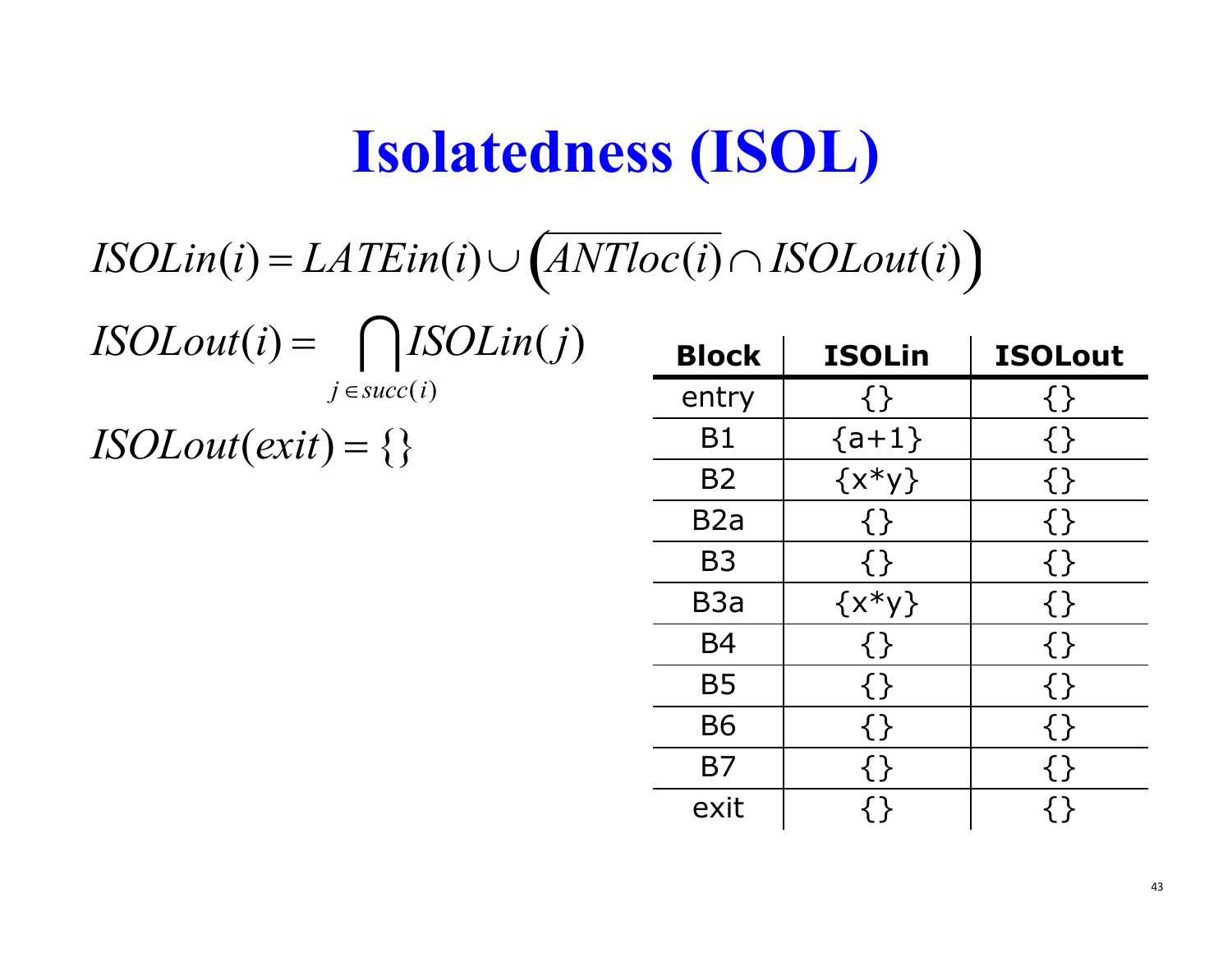## **Optimal Placement**

•The set of expression for which a given block is the optimal computation point is the set of expressions that are latest and not isolated

#### *OPT* ( *i* )  $= LATEin(i)$  $\bigcap$ *<i>ISOLout*(*i*)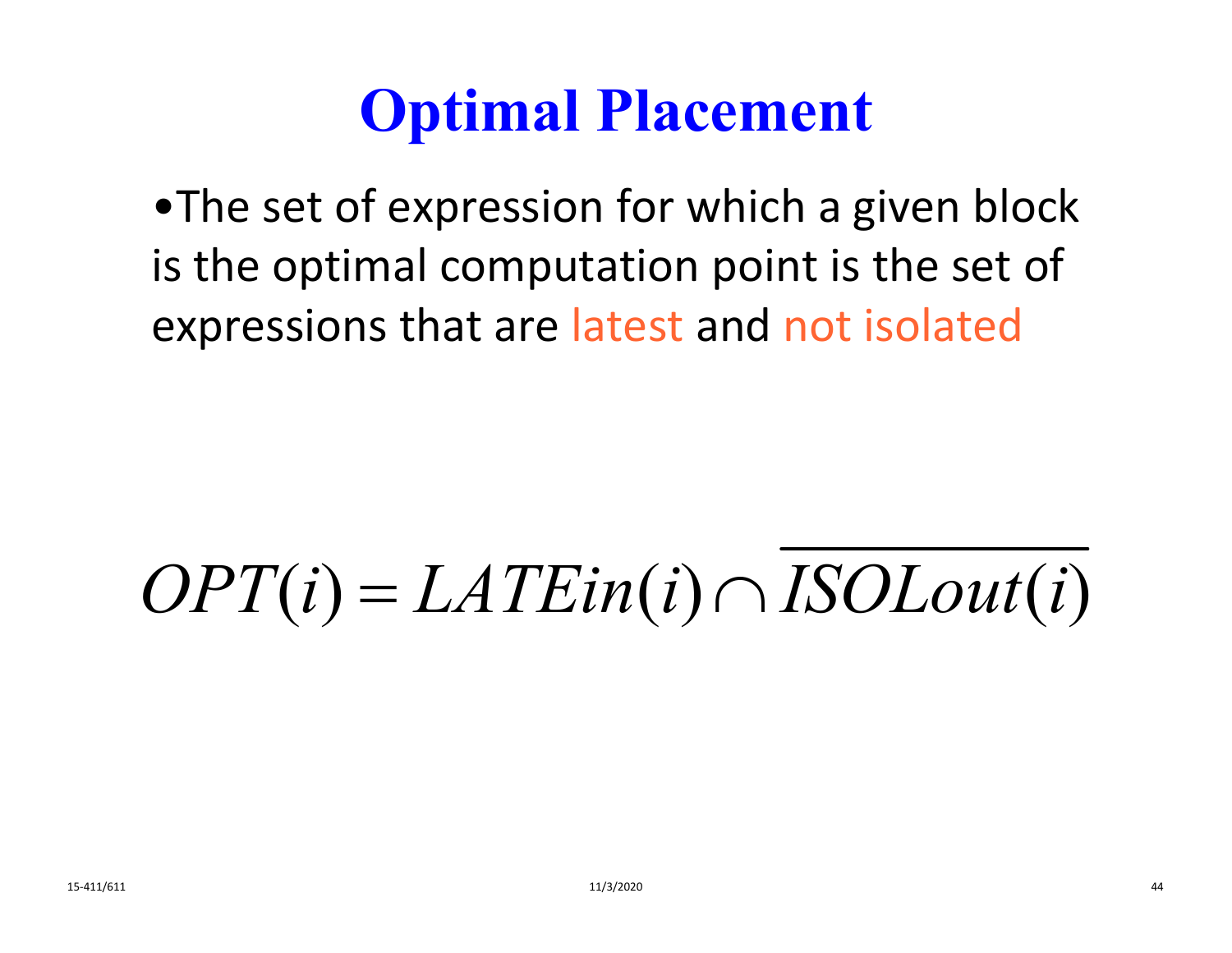### **Redundant Computations**

•The set of redundant expressions in a block consist of those used in the block that are neither isolated nor latest

#### *REDN* ( *i* )  $= ANTloc(i) \cap LATEin(i) \cup ISOLout(i)$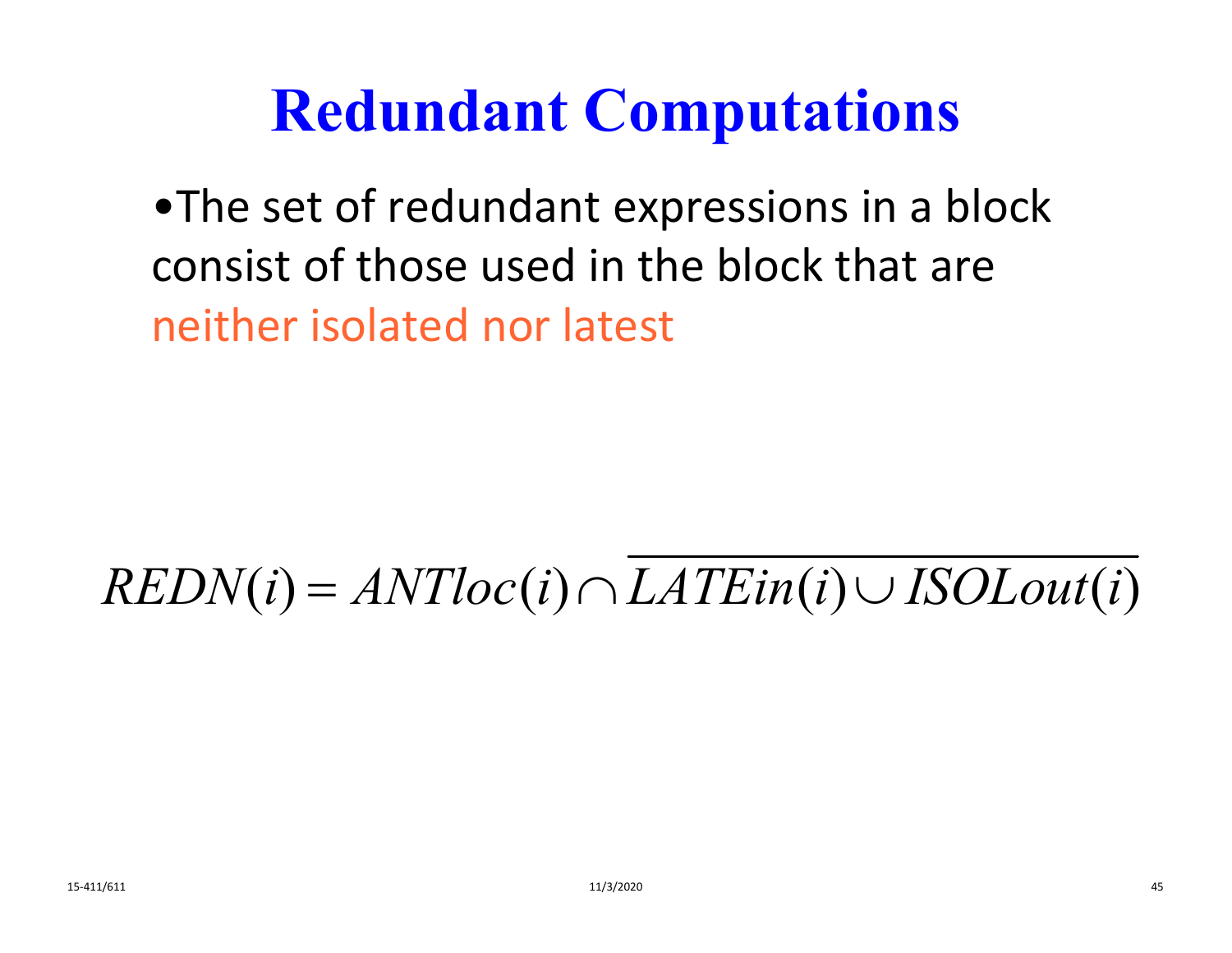### **OPT and REDN**

|                       | <b>Block</b>     | <b>OPT</b> | <b>REDN</b> |              |
|-----------------------|------------------|------------|-------------|--------------|
|                       | entry            |            | { }         |              |
|                       | B <sub>1</sub>   | $\{a+1\}$  | {        }  |              |
| <i>insert these</i>   | <b>B2</b>        | $\{x*y\}$  | { }         |              |
|                       | B <sub>2</sub> a |            | $\{ \}$     |              |
| <i>(if necessary)</i> | <b>B3</b>        | { }        | { }         |              |
|                       | B <sub>3</sub> a | $\{x*y\}$  | { }         |              |
|                       | <b>B4</b>        |            | $\{x*y\}$   |              |
|                       | <b>B5</b>        | $\{\}$     | { }         |              |
|                       | <b>B6</b>        | $\{\}$     | { }         | remove these |
|                       | <b>B7</b>        | $\{\}$     | $\{x*y\}$   |              |
|                       | exit             |            |             |              |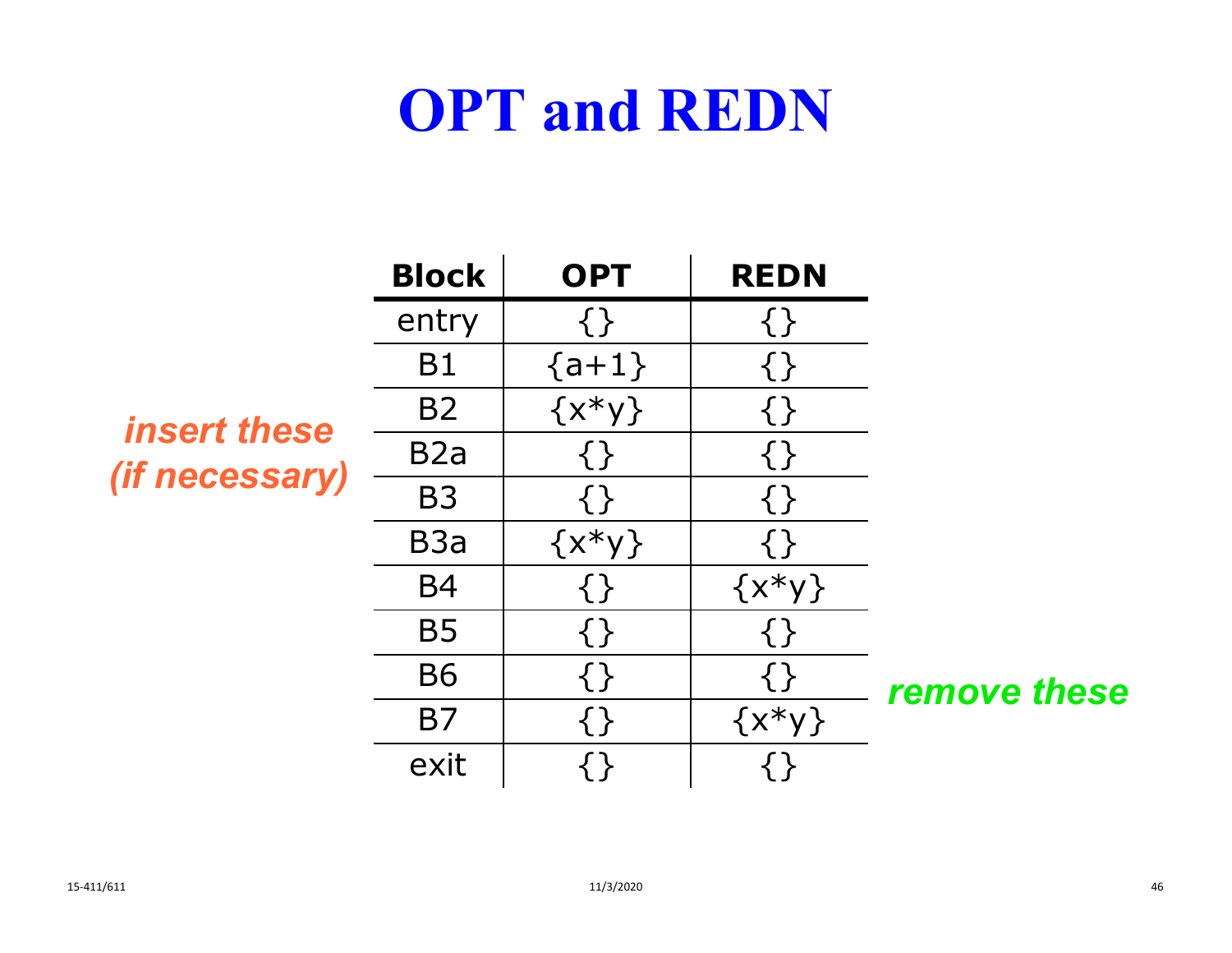